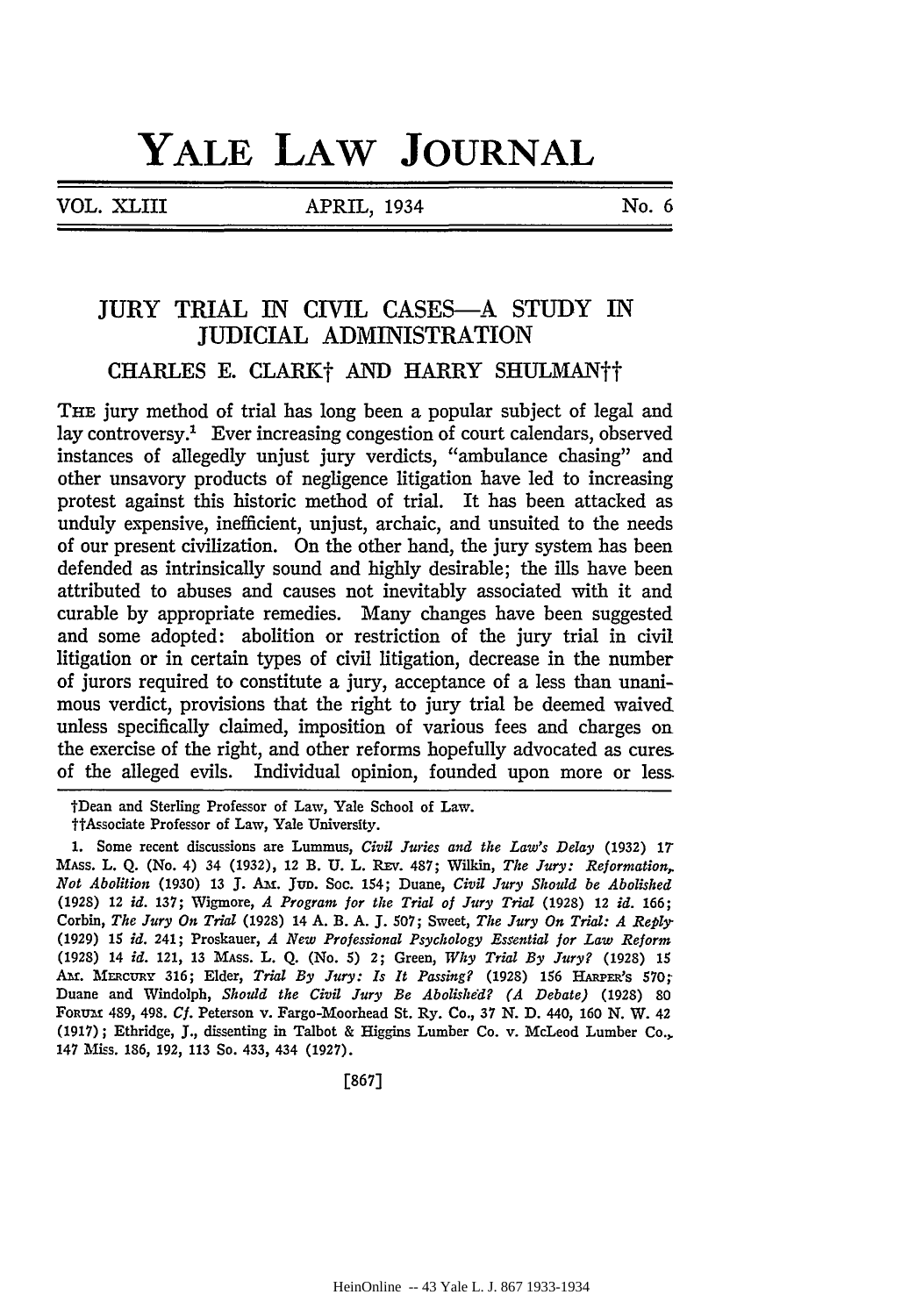#### 868 *YALE LAW JOURNAL* [Vol. 43

observation and experience, bas been the major weapon of attack or defense. Occasionally in recent years, attempts have been made to overcome the inherent weakness of this method of controversy by supporting opinion with statistical facts not subject to dispute or vulnerable as guess or prejudice. The study of law administration in the trial courts conducted by the Yale School of Law since 1927 has produced much data of interest.2 Selected material from that study bearing on the actual use of the jury in civil cases is presented in this article.

It is, of course, obvious that certain phases of the historic institution cannot be appraised by the statistical method. And no matter how formidable, statistics may not prevail against opinion founded upon deep emotional conviction. The jury bas been regarded alternately as the Saint and the Devil of the law-the safety valve which affords relaxation from unjust rigors of the law and the imperfect material upon which may be laid the blame for the faulty workings of the machinery. Vivid pages of history may be read to establish the jury as our guaranty, worth whatever it may cost, against judicial tyranny and oppression. Statesmen may be called to attest the value of the jury system in the assurance which it gives of popular participation in government and law enforcement. Jurisprudence may be invoked to emphasize the peculiar fitness of the jury to vitalize legal standards of conduct so as to express the norms or desires of the community from which it is drawn. And there is no dearth of lawyers to testify that a jury of twelve men, good and true, is in most cases the best possible tribunal for the trial of issues of fact.

Previous papers based upon this study are Clark, *Fact Research in Law Administration*  (1928) *2* CoNN. BAR J. 211, 1 Mrss. L. J. 324; Clark, *Should Pleadings Be Filed Promptly*  (1929) 3 CoNN. BAR J. 69; Clark and O'Connell, *The Hartford Small Claims Court* (1929.) 3 id. 123; Clark and King, *Statistical Method in Legal Research* (1930) *5* YALE Scr. MAG. (No. 1) 15; Harris, *Joinder of Parties and Causes* (1930) 36 W. VA. L. Q. 192; Harris, *Is the Jury Vanishing?* (1930) 4 CONN. BAR J. 73, 7 N. Y. U. L. Q. REV. 657; Shulman and Thompson, *Mortgage Foreclosures in Superior Court for New Haven County, at New Haven,* 1929-1932 (Oct. 1933) BULL. N. H. COUNTY BAR Ass'N. 4. A general report is in preparation. For the companion study of the business of the federal courts, originally conducted for the National Commission on Law Observance and Enforcement and later under the auspices of the American Law Institute, see NATIONAL COMMISSION ON LAW OBSERVANCE AND ENFORCEMENT REPORT No. 7, PROGRESS REPORT ON THE STUDY OF THE FED-ERAL CouRTS (1931); Arnold, *Progress Report on Study of the Federal Courts* (1931) 17 A. B. A. J. 799; Clark, *Diversity of Citizenship Jurisdiction of the Federal Courts* (1933) 19 *id.* 499. Reports will be presented to the Twelfth Annual Meeting of the American Law Institute in May, 1934.

*<sup>2.</sup>* This study, supported for the greater part of the time during which it was carried on by a grant from a foundation, has included material on both civil and criminal cases from various courts in several states; but it has centered chiefly on trends over a period of years in a single court of general jurisdiction-the Superior Court for New Haven County, Connecticut.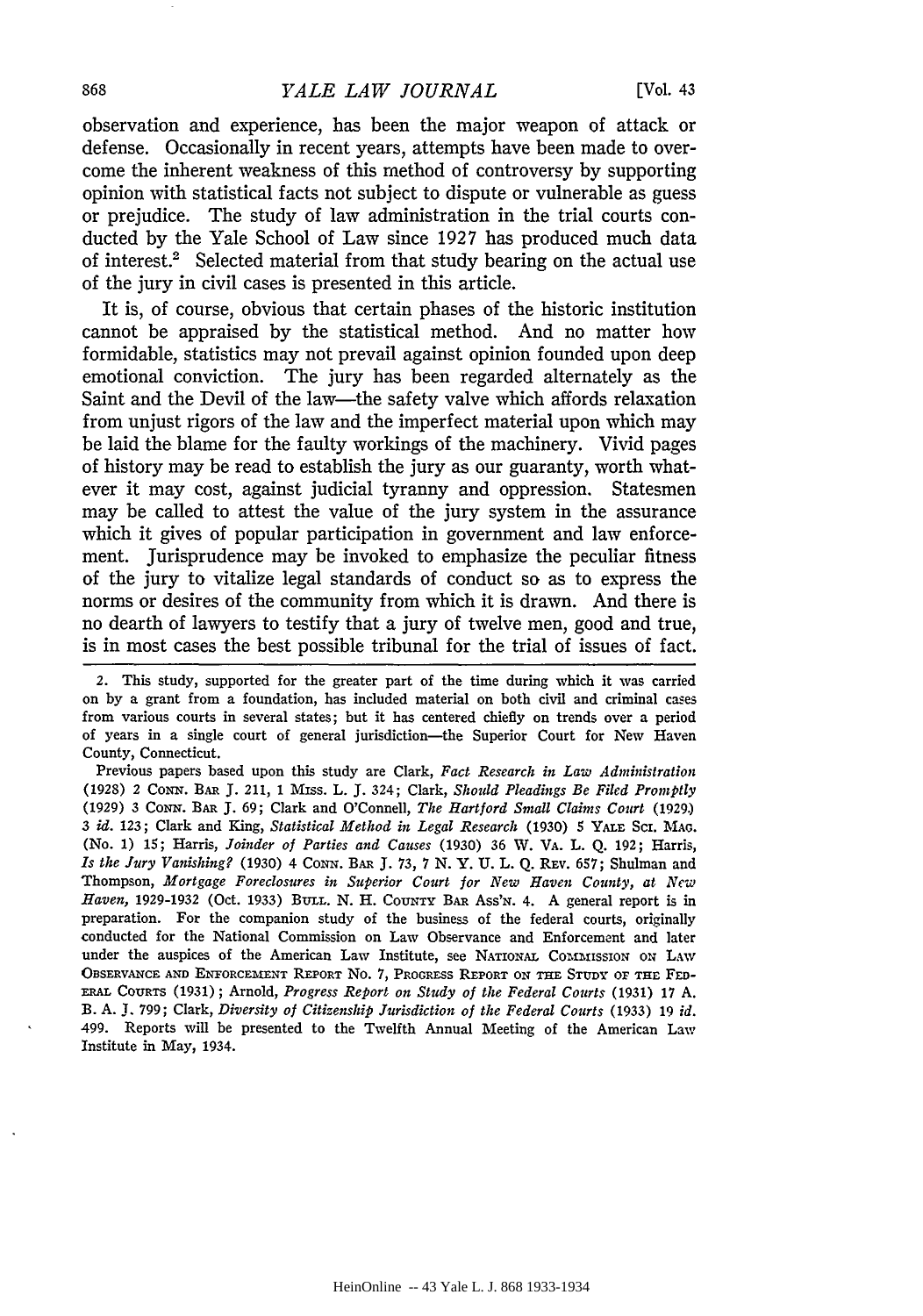The system's alleged fault is advanced as really its great merit; because a jury is picked anew in each case, its mistakes are spent in the individual case and do not survive as precedents to trouble it or the judge or another jury in other cases. Convictions of this kind are not based on quantitative analyses of the facts of jury trial. Conversely, they are not easily destroyed by such analyses. Even the more conservative middle ground, that the right of jury trial might well be restricted but nevertheless retained both as a guaranty of protection of the individual against arbitrary official conduct and as a safeguard for judges where disputes are sharp and decision is productive of bitterness, is not subject to statistical demonstration. But the actual facts as to the use of the jury cannot fail to be of significance. They remove many matters from the field of controversy and sharpen the issues calling for exercise of judgment and wisdom. While they do not insure wisdom in judgment, they illumine the bases upon which judgment is to be formed.

II

The subject of the present study is the Superior Court of New Haven County, sitting at New Haven, Connecticut-a trial court of general jurisdiction. All the civil cases in this court finished in the period under survey were investigated and tabulated. In the fourteen year period from January 1, 1919 through December 31, 1932, there were finally terminated 23,349 civil cases.<sup>3</sup> In only 934 cases of this number, or  $4\frac{6}{10}$ , was a jury trial had or at least begun.<sup>4</sup> But some  $45\%$  of the total cases

3. Since Connecticut has long been a code state, this total includes, of course, cases which, in other states, are separately tabulated as equity or chancery cases. It includes also divorce actions. In the first part of the period, divorce actions comprised the largest single class of cases in this total, with negligence actions next and foreclosures a close: third. In the last five years, negligence actions jumped to first place with foreclosures a close second and divorce a poorer third. The classification of the total cases for the period is as follows:

> Divorce-5458 or 23.4% Negligence-5434 or 23.3% Foreclosures-5192 or 22.2%

Of the negligence cases, 4098, or 17.5% of the total of all cases, involved automobile accidents. In the last four years of the period alone, the total number of cases terminated was 9443, distributed among the three types as follows:

> Negligence-2907 or 30.8% Foreclosures-2678 or 28.4% Divorce-1542 or 16.3%

Of the negligence actions, 2211, or 23.4% of the total cases, involved automobile accidents. While divorces dropped off in the years 1929-1932, there were more negligence and foreclosure actions in those four years than in the ten preceding years.

4. In Connecticut, a jury may be had only if properly requested by either of the parties. Failure to make the request constitutes a waiver of the right of jury trial. Prior to 1927 a jury trial fee of \$6 was required to accompany the request. Since 1927,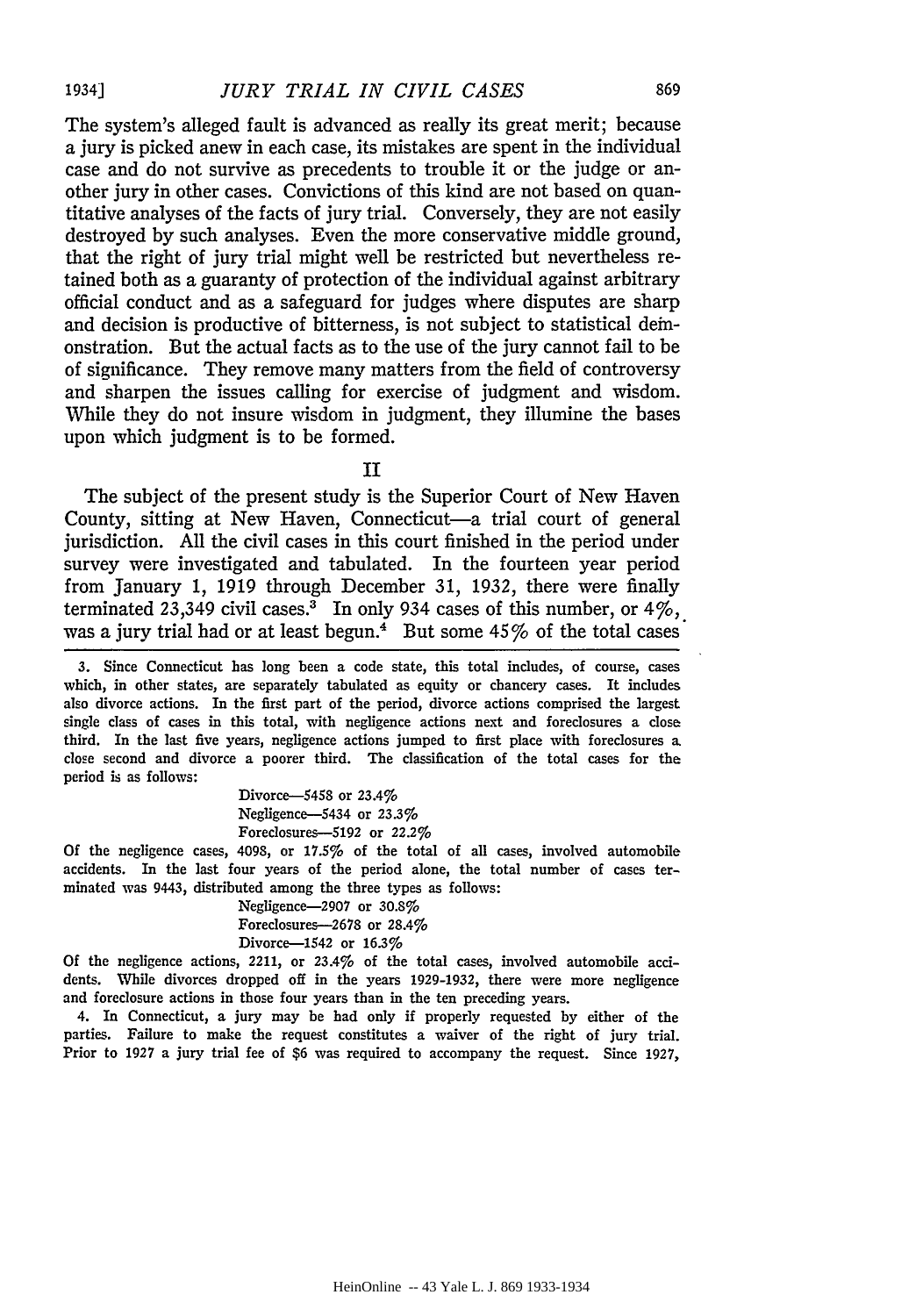were terminated by withdrawal or discontinuance without trial. Considering, then, only the cases which were terminated by some judicial action the number of jury trials constitutes 7% of the total. In these totals are included, of course, cases in which a jury cannot be had as of right. But the figures given show the very small extent of the use of the jury as compared to the entire judicial business done by this court.<sup>5</sup> Unless the cases in which the jury is used are of peculiar significance despite their small number or unless the use of the jury in these cases has an influence which pervades all the others, this method of trial appears at once as of comparatively limited effect on the total bulk of litigation.

The use of the jury is restricted largely to one type of action, the negligence case. In the fourteen year period, almost three-quarters of all the jury trials occurred in the negligence group. Automobile accident cases account for about half of the total jury trials. And this trend seems to be accelerating. Thus in the last four years of the period, 1929 through 1932, automobile accident cases accounted for 55.1% of all the jury trials; all negligence cases (including automobile) accounted for 80.7%. Only 7.7% of all the jury trials occurred in the breach of contract and debt types of cases.<sup>6</sup> The remaining  $11.6\%$ of the jury trials were scattered among the various types of cases as follows: Real Property Actions, 2 cases; Probate Appeals, 4 cases; Fraud Actions, 6 cases; Assault and Battery, 9 cases; Slander and Libel, 5 cases; Conversion, 2 cases; Breach of Promise and Alienation of Affections, 6 cases; Miscellaneous, 8 cases.

The frequency of the negligence actions in the total of jury trials is out of all proportion to their frequency in the total case load or in the total number of cases triable by jury at the pleasure of the litigants. Thus, in the fourteen year period the total number of negligence actions terminated in any manner and the total number of negligence actions tried were each 1.8 as great as the corresponding totals of breach of

6. There were 363 jury trials in this period of four years, distributed as follows:

Breach of contract and debt-28 Automobile negligence-200 All negligence, including automobile-293 All other cases-42

the jury trial fee has been \$10. CONN. GEN. STAT. (1930) §§ 2254, 5624. The 934 jury cases include those in which settlements were reached during trial and withdrawals or stipulations entered accordingly.

*<sup>5.</sup>* The seeming impossibility of disposing of more than a slight fraction of all litigation in Massachusetts by means of jury trial has led at least one eminent member of its bar to prophesy that "the jury trial will pass of its own accord." See letter of Dunbar F. Carpenter in (1929) 15 A. B. A. J. 581. For comparative figures from other states, see note 9, infra.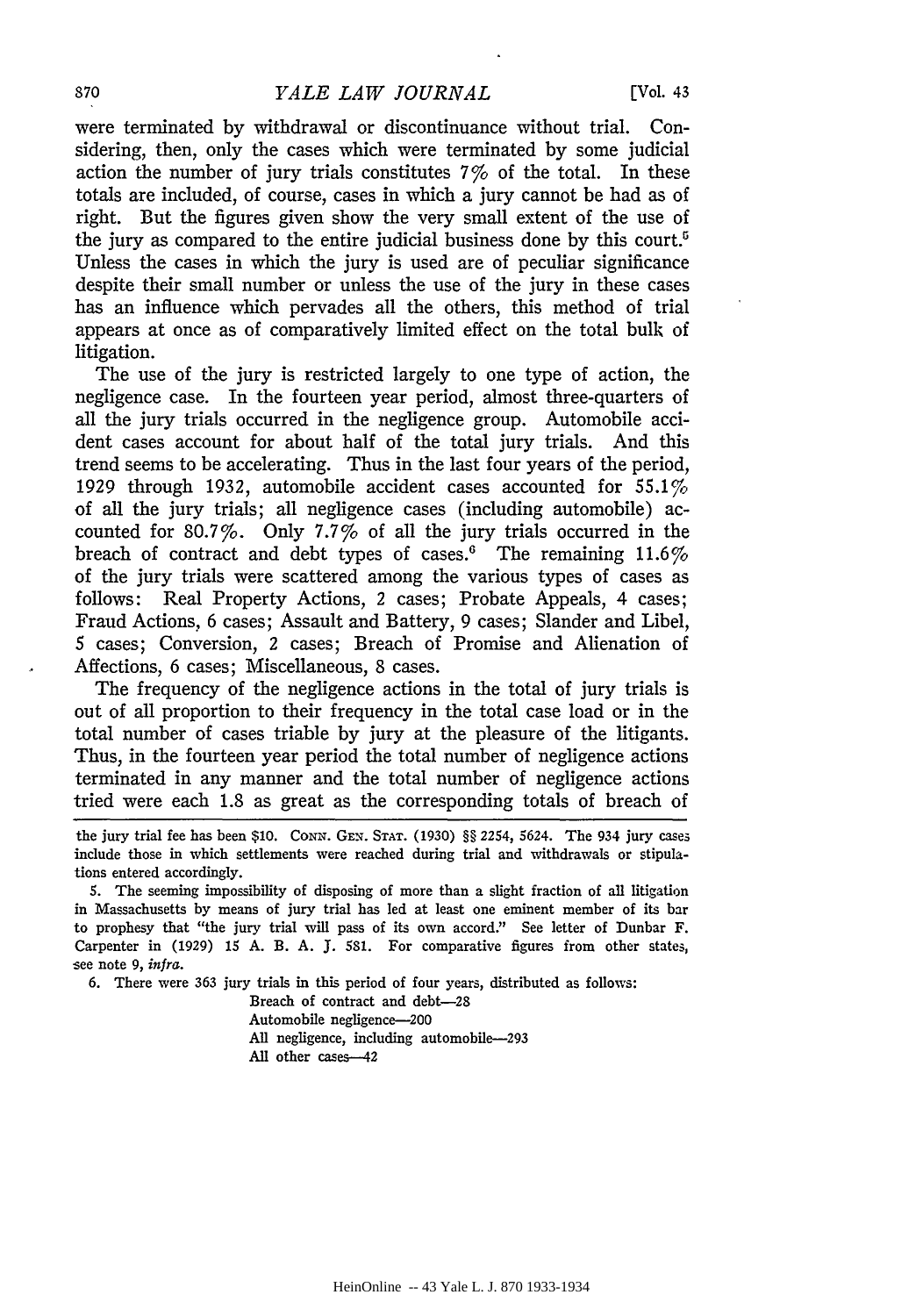contract and debt cases. Yet the number of jury-tried negligence actions was 6.3 as great as the corresponding number of breach of contract and debt cases. So also, one and a third as many automobile accident cases were terminated in any manner as were breach of contract and debt cases. And the number of tried cases in the former type was one and a quarter as large as in the latter; yet the number of jury trials was 4.2 as great. This disproportion seems to be wider in the later years than in the earlier.7 And because traffic accident cases have been continuously increasing, and at a more rapid pace than the other types of cases (except mortgage foreclosures in the depression years), the annual number of jury trials has tended to increase, as is shown in the following table.

| Year | Number of Jury Trials |
|------|-----------------------|
| 1919 | 38                    |
| 1920 | 54                    |
| 1921 | 35                    |
| 1922 | 35                    |
| 1923 | 62                    |
| 1924 | 50                    |
| 1925 | 66                    |
| 1926 | 56                    |
| 1927 | 75                    |
| 1928 | 100                   |
| 1929 | 80                    |
| 1930 | 68                    |
| 1931 | 85                    |
| 1932 | 130                   |

The data given above show the frequency of the several types of cases in the total number of jury trials. With this may be considered the converse, the frequency of jury trials in the several types of cases. Counting only those cases which were terminated by a judgment after court or jury trial, in the ten years 1919-1928, the ratios for the ten year period are as follows: <sup>8</sup>

8. Because of inexperience in the collection of this data, the number of cases which were withdrawn, settled or discontinued during or after trial or appeal were not separately counted for the ten year period, 1919-1928, and were treated in the same manner as cases settled, withdrawn or discontinued without trial. For the four year period, 1929-

<sup>7.</sup> Thus, in the four years 1929-1932, the number of negligence actions terminated in any manner (2907) was 3.1 times as large as the corresponding number of contract actions (945); and the number of tried negligence cases (464) was 2.7 as large as the corresponding number of contract cases (172). Yet the number of jury trials in the former type was 10.5 as large as in the latter. The total number of automobile accident cases (2211) and the number tried (332) were, respectively, 2.3 and 1.9 as large as the corresponding numbers of contract cases (945 and 172). Yet jury trials were 7.1 as numerous in the former type as in the latter.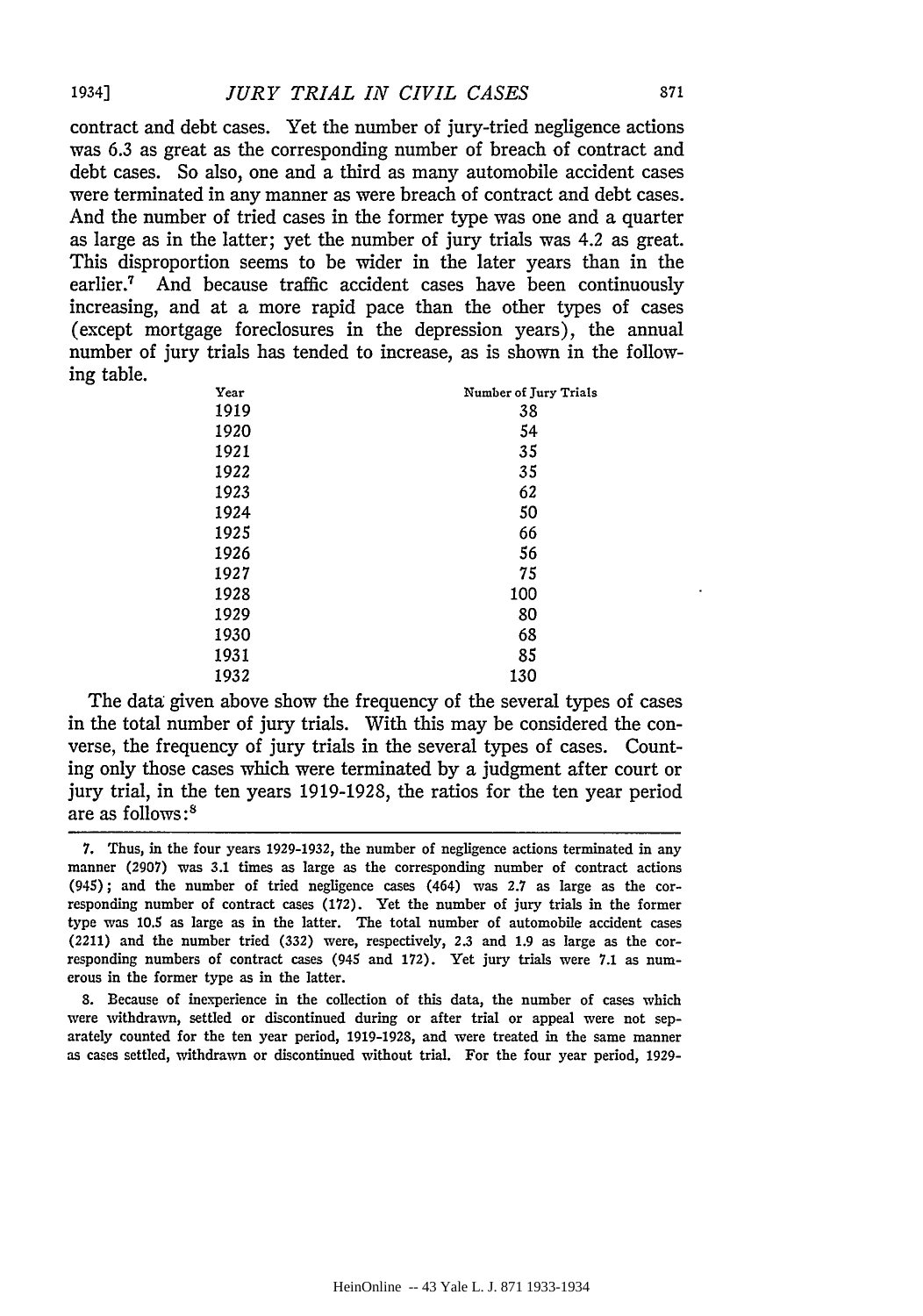| Type of Case                                                             | Total |     | Tried with a Jury<br>Number Per Cent of<br>Total |     | Tried without a Jury<br>Number Per Cent of<br>Total |
|--------------------------------------------------------------------------|-------|-----|--------------------------------------------------|-----|-----------------------------------------------------|
| Breach of Contract and Debt                                              | 354   | 66  | 18.6                                             | 288 | 81.4                                                |
| Automobile Negligence                                                    | 330   | 193 | 58.5                                             | 137 | 41.5                                                |
| All Negligence, including Automobile<br>Other Types having both jury and | 480   | 296 | 61.7                                             | 184 | 38.3                                                |
| non-jury trials                                                          | 383   | 73  | 19.1                                             | 310 | 80.9                                                |

In the other types of cases, as has been indicated, jury trials were too few in number to merit consideration in this connection. Unlike the situation in some other states, jury trial of negligence actions was waived in a very substantial percentage of the cases, but was elected in a substantial majority. And, again, unlike the situation in some states, jury trial was elected in only a small percentage of the contract cases.9

1932, the cases withdrawn or discontinued during or after trial were separately treated. For this period the following were the ratios of jury to non-jury trials for all cases in which trials were at least begun, regardless of whether they terminated in judgments, withdrawals or discontinuances:

| TYPE OF CASE                                     | <b>TOTAL</b> |     | TRIED WITH A JURY            |     | TRIED WITHOUT<br>A JURY |
|--------------------------------------------------|--------------|-----|------------------------------|-----|-------------------------|
|                                                  |              | No. | Per Cent<br>$\cdot$ of Total | No. | Per Cent<br>of Total    |
| Debt and Breach of Contract                      | 172          | 28  | 16.3                         | 144 | 83.7                    |
| Automobile Negligence<br>All Negligence, includ- | 332          | 200 | 60.2                         | 132 | 39.8                    |
| ing Automobile                                   | 464          | 293 | 63.1                         | 171 | 36.9                    |
| Other Types having both jury                     |              |     |                              |     |                         |
| and non-jury trials                              | 151          | 42  | 27.8                         | 109 | 72.2                    |

But while these figures are more accurate than those given in the text, it will be noted that the ratios are not substantially changed.

9. Comparison with other states is limited by the lack of data. Judicial civil statistics are still in the embryonic stage. See Marshall, *Judicial Statistics in the United States* (1933) 167 ANN. AM. ACAD. 135. Even with the available data comparison is hazardous because of lack of uniformity. But subject to the proper caution, the following comparative figures may be given:

The Massachusetts Judicial Council reports that for the years 1918-1932 there were 47,170 "law trials" in the Superior Court for the entire state. Of this number, 37,518 or 79% were "jury" and 9652 or 21% were "jury-waived" cases. For the county of Suffolk in which Boston is located, 81% of the 21,938 "law trials" in the period were "jury" cases and 19% "jury-waived." In 1933 there was a marked increase in the percentage of "jury waived" "law trials": for the state, the percentage rose to 38.8; for Suffolk County, to 46.9. NINTH REPORT (1933) table facing p. 96.

The Judicial Council of Rhode Island reports the following data on the law trials, in the Superior Court for Providence and Bristol Counties:

| YEAR                      | TOTAL NO. TRIED TRIED WITH |      | TRIED WITHOUT | PER CENT WITH- |
|---------------------------|----------------------------|------|---------------|----------------|
|                           |                            | JURY | JURY          | OUT JURY       |
| 1927                      | 432                        | 420  | 12            | .27            |
| 1928                      | 521                        | 508  | 13            | .24            |
| 1929                      |                            | 514  |               |                |
| 1930                      | 507                        | 450  | 57            | 1.12           |
| 1931                      | 563                        | 411  | 152           | 27.            |
| 1932                      | 590                        | 442  | 148           | 25.            |
| 1933                      | 483                        | 345  | 138           | 28.57          |
| SEVENTH REPORT (1933) 20. |                            |      |               |                |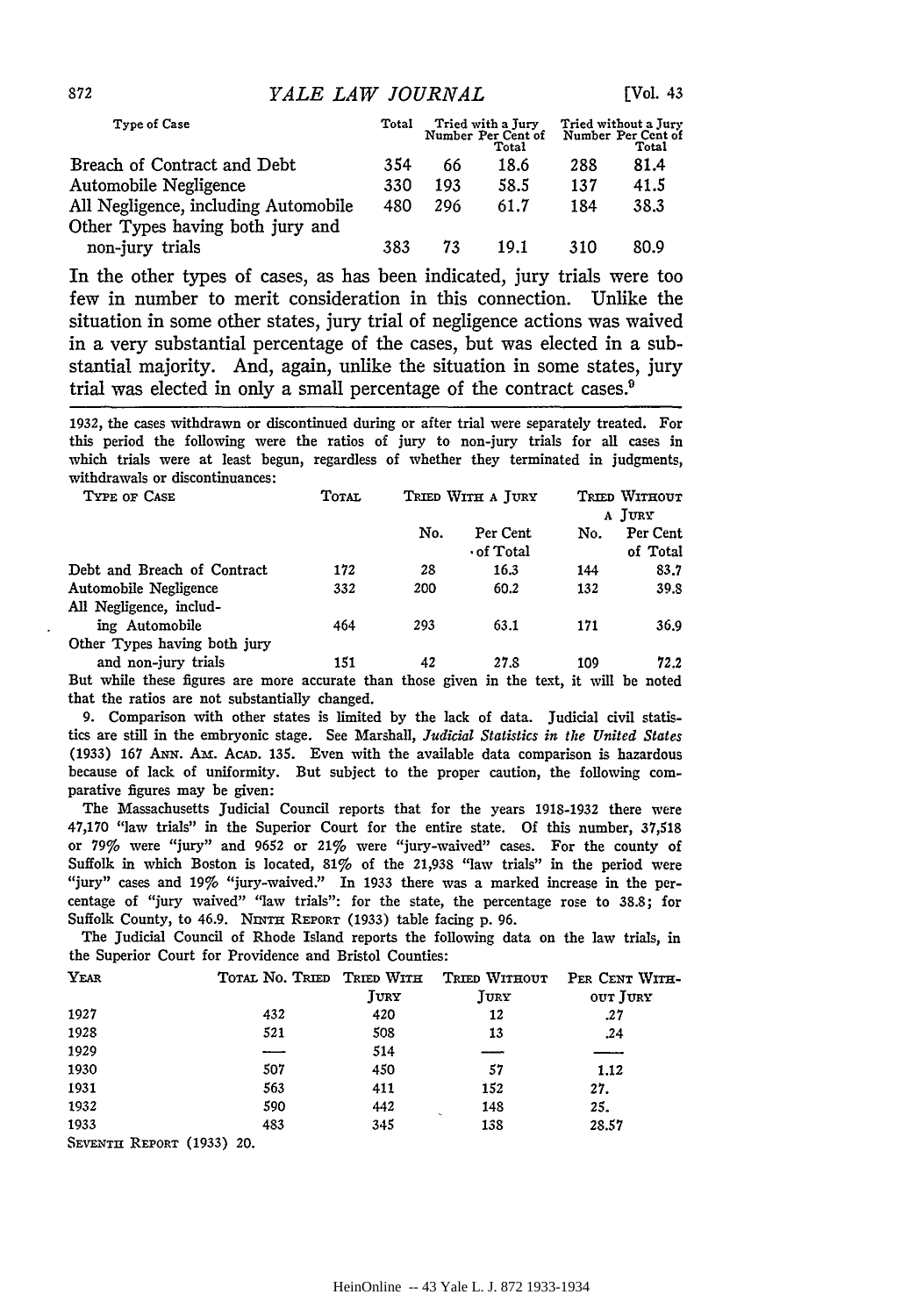Since a jury trial in civil cases cannot be had in Connecticut unless it is specifically claimed and a jury fee of \$10 paid by the claimant,<sup>10</sup> it is instructive to investigate by whom the claim of a jury is made. For this purpose no discrimination need be made between those cases which were ultimately tried and those which were withdrawn or discontinued without trial. In the fourteen year period, juries were claimed in 4073 cases. In only 7.2% of these cases was the claim made by the party defendant; in the other 92.8%, the plaintiff made the claim. Fuller information is conveyed by the following table:

|                             | Per Cent of Total Cases in<br>Which Jury Not Claimed | Per Cent of Total Jury<br>Claims Made by Plaintiff |
|-----------------------------|------------------------------------------------------|----------------------------------------------------|
| All Cases                   | .                                                    | 92.8<br>в.                                         |
| Breach of Contract and Debt | 87.1                                                 | 66.5                                               |
| All Negligence              | 41.3                                                 | 97.6                                               |

In the Supreme Court of New York in the First Judicial Department there seems also to have been a marked increase in the number of non-jury trials. The following are the figures reported for the Trial Term in New York County (excluding inquests):

| YEAR | WITH JURY | WITHOUT JURY | PER CENT WITH- |
|------|-----------|--------------|----------------|
|      |           |              | OUT JURY       |
| 1928 | 2,042     | 1,626        | 44.3           |
| 1929 | 1,391     | 1,736        | 55.5           |
| 1930 | 1,309     | 1.161        | 47.            |
| 1931 | 1,073     | 1,072        | 50.            |
| 1932 | 968       | 1,276        | 56.9           |
|      |           |              |                |

JUDICIAL STATISTICS OF THE WORK OF THE SUPREME COURT OF THE STATE OF NEW YORK IN THE FmST JuDICIAL DEPARTMENT (1928) 29; *id.* (1929) 30; *id.* (1930) 30; *id.* (1931) 30; *id.* (1932) 30.

A "summary of the civil actions (other than divorce) tried on the merits" in the district courts of Kansas follows:

| WITH JURY | WITHOUT JURY | PER CENT WITH- |
|-----------|--------------|----------------|
|           |              | OUT JURY       |
| 650       | 6,609        | 91.            |
| 708       | 5,695        | 88.9           |
| 693       | 7,159        | 91,2           |
| 876       | 7,736        | 89.8           |
| 610       | 11,069       | 94.8           |
|           |              |                |

KANsAs JuDICIAL CouNCIL, ANNuAL REPORT (1928) 70; *id.* (1929) 76; *id.* (1930) 76; id. (1931) 154; *id.* (1933) 144. The Kansas figures are obviously not here comparable since they apparently include the types of cases in which a jury may not be had as of right. They have a greater bearing on the previous discussion of the ratio of jury trials to total litigation. See note 5, *supra.* For more detailed classifications, but over a short period, see MICHIGAN JUDICIAL COUNCIL, SECOND REPORT (1932) 70-73,

On the effect in New York of the enactment of the provision that jury trial is waived unless affirmative demand is made therefor, N. Y. Crv. Prac. Acr (1920) § 426, as amended 1927, see Clark, *Fact Research in Law Administration* (1928) 2 CoNN. BAR J. 211, at 226, 227. For the different types of provisions with respect to waiver of jury trial, see CLARx, CODE PLEADING (1928) 54, 67; 1 CLARK, CASES ON PLEADING AND PROCEDURE (1930) 529.

10. The fee was increased from \$6 to \$10 in 1927. See note 4, *supra.* 

11. A figure is not here given because the class "All Cases" includes those in which a claim of jury trial is not permitted.

 $\ddot{\phantom{0}}$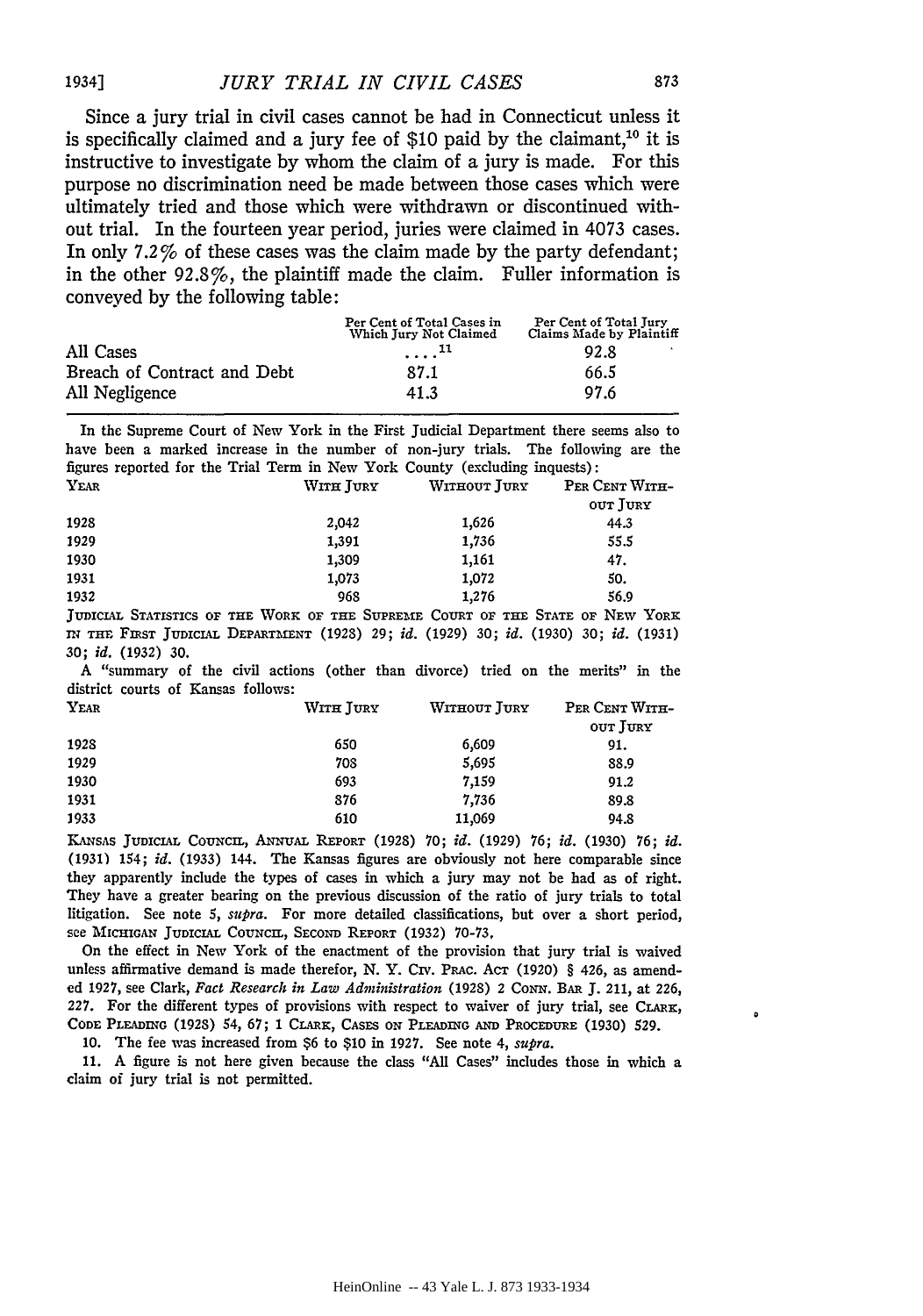#### 874 *YALE LAW JOURNAL* [Vol. 43

That the plaintiff made the claim for a jury is not, of course, conclusive proof that the defendant did not desire a jury and would have waived it had he had the full choice. Yet it is significant that where plaintiffs did not elect jury trial and defendants did have full choice to do so they availed themselves of the opportunity in so few cases. And it is also significant that the defendants did elect jury trials in such a strikingly greater percentage of the cases of the contract type than of the negligence type. The figures do not suggest an explanation. But they do suggest an inquiry, the answer to which can doubtless be found only in the psychological attitude of lawyers toward juries. Perhaps the answer is the assumed propensity of juries to sympathize with the "underdog," the defendant debtor playing that role in the breach of contract and debt cases, the injured plaintiff in the negligence cases. Perhaps in the contract and debt actions there is the additional desire to delay the payment of a debt to which there is no, or only a doubtful, defense; for, as will be seen, jury cases are terminated much less expeditiously than are non-jury cases. Similar tactics in the negligence cases may not be resorted to as frequently by defendants for fear of the first consideration mentioned.

## III

It is also of considerable interest to note the localities from which the jurors are chosen. A traditional defense of the jury trial is that it enables the vague standards of the law to be endowed with operative meanings which will keep pace with the mores and desires of the community-a result which it is said cannot be achieved by judges presumed to be cloistered and removed from the burly-burly of life. Attention to the localities from which jurors are chosen may cast light upon the effectiveness with which this jury function is performed.

The jurors for the Superior Court are selected from the entire County of New Haven. The City of New Haven is the county seat and the second largest (during a part of this period, the largest) city in Connecticut. Surrounding the city are a number of smaller cities and rural communities. In the following table are set forth all the cities and towns of the county, their populations,<sup>12</sup> the number of jurors contributed by each to the juries in the cases tried to a jury in the ten year period, 1919-1928, and their rank in terms of population and number of jurors. In preparing the table each jury panel and each petit jury in each case

<sup>12.</sup> The population figure used is the average of the figures given by the 1920 and 1930 censuses. For the purpose of the comparisons made in the table, it actually makes little difference whether the average, the 1920 or the 1930 figure be used. See CONN. STATE REGISTER AND MANUAL (1933) 300.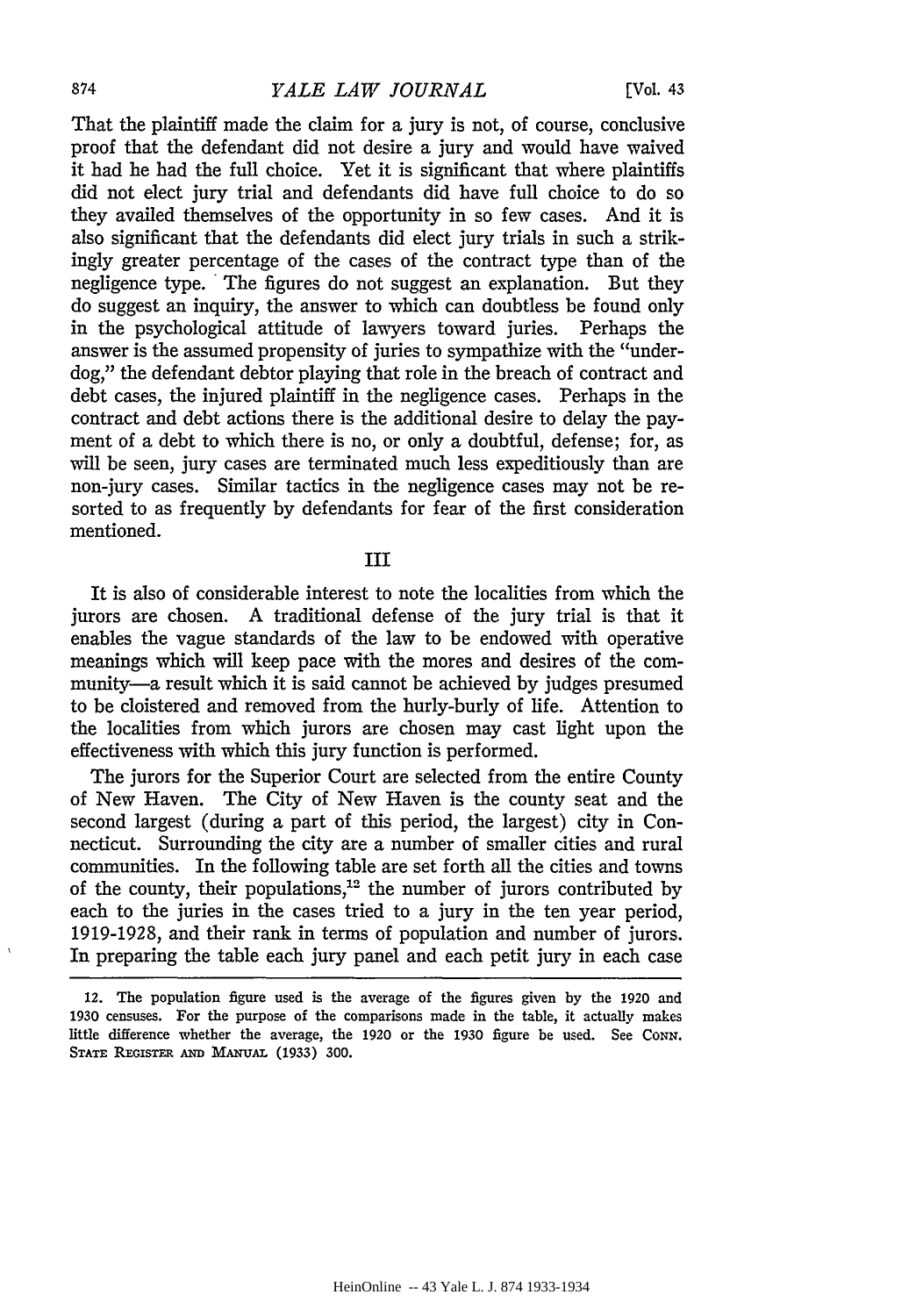was considered separately.<sup>13</sup> Consequently, if, for example, one individual from Ansonia was included in the panels for six cases and sat on the petit juries in three cases, Ansonia was credited with six jurors in the "Panels" column and three jurors in the "Petit Juries" column.

#### GEOGRAPHICAL DISTRIBUTION OF JURORS

| Town            | No. of Residents<br>on Jury Panels | No. of Residents<br>on Petit Juries | Population | Per Cent of Population<br>on the Panels | Per Cent of Population<br>on the Petit Juries | Rank in respect of<br>Population | Rank in respect of<br>percentage on the<br>Panels | Rank in respect of<br>percentage on the<br>Petit Juries |
|-----------------|------------------------------------|-------------------------------------|------------|-----------------------------------------|-----------------------------------------------|----------------------------------|---------------------------------------------------|---------------------------------------------------------|
| Ansonia         | 872                                | 348                                 | 18,770     | 4.6                                     | 1.9                                           | 4                                | 21                                                | 21                                                      |
| Beacon Falls    | 533                                | 224                                 | 1,643      | 32.4                                    | 13.6                                          | 17                               | 5                                                 | 6                                                       |
| Bethany         | 424                                | 171                                 | 445        | 95.3                                    | 38.4                                          | 24                               | 1                                                 | $\mathbf{1}$                                            |
| <b>Branford</b> | 470                                | 186                                 | 6,824      | 6.9                                     | 2.7                                           | 11                               | 18                                                | 18                                                      |
| Cheshire        | 767                                | 336                                 | 3,059      | 25.1                                    | 11                                            | 13                               | 9                                                 | 8                                                       |
| Derby           | 665                                | 201                                 | 11,013     | 6                                       | 1.8                                           | 9                                | 19                                                | 22                                                      |
| East Haven      | 502                                | 199                                 | 5,667      | 8.9                                     | 3.5                                           | 12                               | 15                                                | 15                                                      |
| Guilford        | 567                                | 287                                 | 2,960      | 19.2                                    | 9.7                                           | 14                               | 11                                                | 10                                                      |
| Hamden          | 649                                | 270                                 | 13,815     | 4.7                                     | 2                                             | 6                                | 20                                                | 19                                                      |
| Madison         | 497                                | 258                                 | 1,887      | 26.3                                    | 13.7                                          | 16                               | 8                                                 | 5                                                       |
| Meriden         | 1,042                              | 418                                 | 36,622     | 2.8                                     | $1.1\,$                                       | 3                                | 23                                                | 23                                                      |
| Middlebury      | 189                                | 104                                 | 1,262      | 15                                      | 8.2                                           | 19                               | 12                                                | 12                                                      |
| Milford         | 906                                | 382                                 | 11,426     | 7.9                                     | 3.3                                           | 8                                | 16                                                | 16                                                      |
| Naugatuck       | 658                                | 278                                 | 14,683     | 4.5                                     | 1.9                                           | 5                                | 22                                                | 20                                                      |
| New Haven       | 1,852                              | 590                                 | 162,596    | 1.1                                     | .36                                           | $\mathbf{1}$                     | 24                                                | 24                                                      |
| North Branford  | 466                                | 245                                 | 1,219      | 38.2                                    | 20.1                                          | 20                               | 3                                                 | 3                                                       |
| North Haven     | 582                                | 271                                 | 2,849      | 20.4                                    | 9.5                                           | 15                               | 10                                                | 11                                                      |
| Oxford          | 305                                | 117                                 | 1,069      | 28.5                                    | 10.9                                          | 22                               | 7                                                 | 9                                                       |
| Prospect        | 235                                | 123                                 | 398        | 59                                      | 30.9                                          | 25                               | $\overline{\mathbf{c}}$                           | $\overline{\mathbf{c}}$                                 |
| Seymour         | 670                                | 271                                 | 6,835      | 9.8                                     | 4                                             | 10                               | 14                                                | 14                                                      |
| Southbury       | 351                                | 158                                 | 1,113      | 31.5                                    | 14.2                                          | 21                               | 6                                                 | 4                                                       |
| Wallingford     | 942                                | 429                                 | 13,144     | 7.2                                     | 3.3                                           | 7                                | 17                                                | 17                                                      |
| Waterbury       | 668                                | 190                                 | 95,808     | $\cdot$ 7                               | $\cdot^2$                                     | $\boldsymbol{2}$                 | 25                                                | 25                                                      |
| Wolcott         | 119                                | 46                                  | 845        | 14.1                                    | 5.4                                           | 23                               | 13                                                | 13                                                      |
| Woodbridge      | 460                                | 181                                 | 1,400      | 32.9                                    | 12.9                                          | 18                               | 4                                                 | 7                                                       |

The least populous town of the county, Prospect, not only had the sec-  $\degree$  ond largest ratio of jurors to population, both on the panels and the petit juries, but had a representation on the panels numerically larger than that

13. For each case in which a jury is used, the Clerk keeps a jury sheet on which are recorded, among other things, the jurors constituting the panel, the petit jurors chosen from the panel, the towns in which they reside and their days of service in connection with that case. These sheets are the basis for this table and others to follow.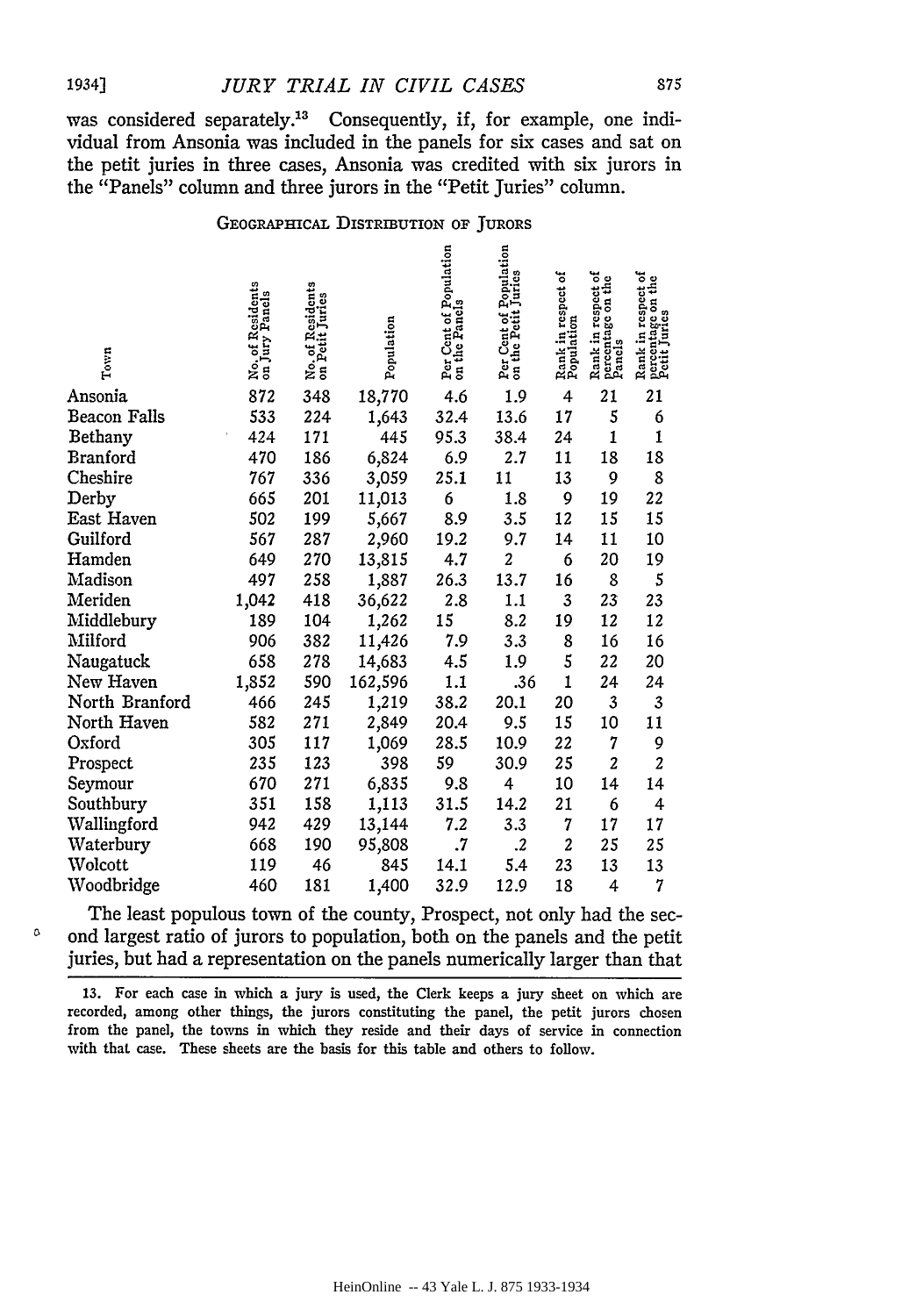s

of two other towns from two to three times as populous, and a representation on the petit juries numerically larger than that of three towns from two to three times as populous. Bethany, the second smallest of the twenty-five, had the largest ratio of jurors to population both on the panels and on the petit juries. In both instances, its absolute numerical representation was larger than that of four other towns approximately two to three times its size. The largest cities in the county had the smallest ratio of jurors to population.

The disproportionate contribution of jurors by the rural areas is apparent even on superficial glance. If the value of juries is based on their representation of the communities in which cases are tried, then the above table eloquently bespeaks the denial of such representation to large portions of the population in New Haven County and the consequent lack of the condition which makes jury trial socially valuable. The Judicial Council of Connecticut has noted "the unfairness of this distribution and its tendency to impair the quality of the jurors finally selected" and has urged amendment of the statutory method for the selection of jurors which caused the above distribution.<sup>14</sup>

IV

The protest against the expense of jury trials finds ample support in the facts. The 571 civil cases in connection with which juries were called in the ten years 1919-1928, involved the payment of 27,321 juror fees or an average over the period of 48 juror fees per case, one day's fee to a juror being counted as a juror fee. The average number of juror fees per case did not fluctuate widely from year to year and ranged from a low of 39 in 1920 to a high of 61 in 1922, with 50 as the most frequent average. In terms of the number of jurors called from their work and paid the jury fee, a jury trial does not involve simply the traditional twelve men. In each of the ten years, the average number of jurors in paid attendance for each case on the first day of trial remained fairly constant, ranging from  $17$  in 1924 to  $21.5$  in 1926—the average for the entire period being 20. On the second day of trial, for those cases which had a second day, the average number of jurors in paid attendance ranged from 16 in 1924 to 21.4 in 1921, the average for the period being 17.7. For every subsequent day of trial, the average number of jurors in paid attendance per day continued to be well above 12. In the ten year period, the average number of jurors who were in paid attendance on every day on which a jury was called was 18, the average in each year ranging from 15 in 1924 to 20.5 in 1921. The detail is given in the following table:

<sup>14.</sup> CoNNECTICUT JuorCIAL CoUNCIL, FmsT REPORT (1928) 14, 17.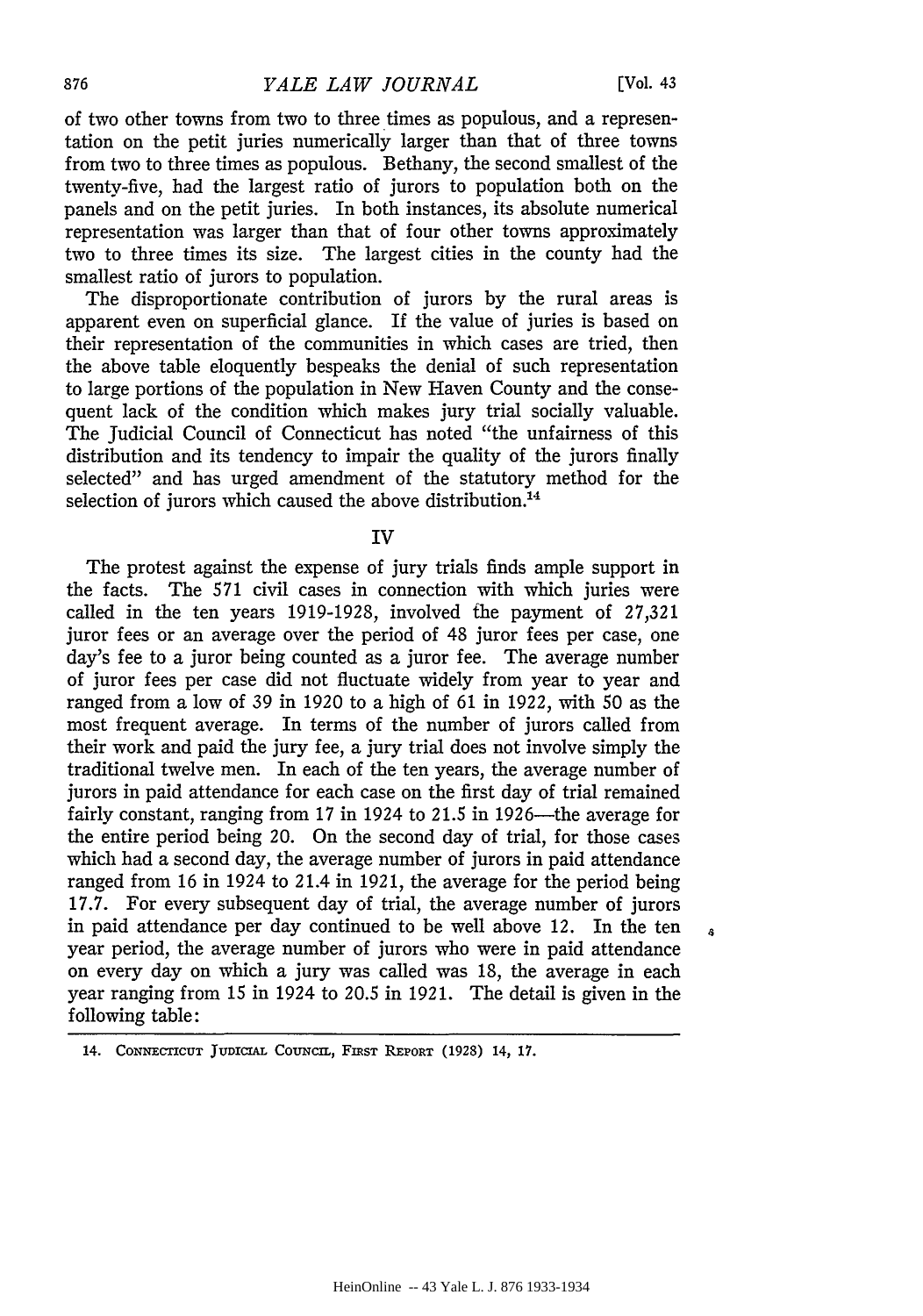### 1934] *JURY TRIAL IN CIVIL CASES*

|  |  |  | JURORS IN PAID ATTENDANCE |
|--|--|--|---------------------------|
|--|--|--|---------------------------|

|                                                                     | Average for<br>ten years 1919 |      | 1920 | 1921 | 1922 | 1923      | 1924 | 1925 | 1926 | 1927 | 1928 |
|---------------------------------------------------------------------|-------------------------------|------|------|------|------|-----------|------|------|------|------|------|
| Average num-                                                        |                               |      |      |      |      |           |      |      |      |      |      |
| ber of jurors                                                       |                               |      |      |      |      |           |      |      |      |      |      |
| in paid attend-                                                     |                               |      |      |      |      |           |      |      |      |      |      |
| ance per case                                                       |                               |      |      |      |      |           |      |      |      |      |      |
| on 1st day of                                                       |                               |      |      |      |      |           |      |      |      |      |      |
| trial                                                               | 20                            | 19   | 19.3 | 20   | 19.8 | 20        | 17   | 19   | 21.5 | 21   | 20   |
| Same:<br>2d day                                                     | 17.7                          | 18.5 | 18.4 | 21.4 | 16.5 | 16.4      | 16   | 18   | 19   | 17   | 18   |
| $\mathcal{U}$<br>$\mu$<br>3d<br>$\ddot{\cdot}$                      | 18                            | 18   | 19.5 | 20.8 | 17.4 | 17        | 15.6 | 18   | 18   | 17   | 17.6 |
| $\epsilon$<br>4th "                                                 | 16                            | 18.6 | 19.3 | 17   | 15.6 | 16        | 16   | 17   | 16.6 | 14   | 16.6 |
| $\epsilon$<br>5th "                                                 | 16                            | 13.8 | 15.5 | 22   | 14.4 | 13        | 16   | 19   | 16.5 | 17   | 17.8 |
| $\mathcal{U}$<br>6th "                                              | 16.6                          | 15.5 |      | 22   | 12   | 17.7      | 16   | 18.6 | 21   | 16   | 18   |
| $\mathcal{U}$<br>7th "<br>$\bullet$                                 | 14                            | 12   |      | 22   | 13.3 | 12        | 17.6 | 15.5 | 10   | 12   | 16.5 |
| $\alpha$<br>8th "                                                   | 12                            | 12   |      |      | 12   | 12        | 12   | 12   | 8.5  |      | 17   |
| $\mu$<br>9th "                                                      | 15                            | 12   |      |      | 14.5 | 12        | 12   |      | 20.5 |      | 17   |
| $\mathcal{U}% _{t}\left( t\right) \left( t\right)$<br>10th $\alpha$ | 16                            | 17   |      |      | 12   |           | 16   |      | 17   |      | 17   |
| $\mathcal{U}$<br>$:$ 11th $"$                                       | 13                            | 12   |      |      | 12   |           | 12   |      | 18   |      |      |
| $\epsilon\epsilon$<br>: 12th "                                      | 12                            | 12   |      |      | 12   |           | 12   |      | 12   |      |      |
| $\mathfrak{c}\mathfrak{c}$<br>: 13th "                              | 12.6                          |      |      |      | 12   |           | 20   |      | 18   |      |      |
| $\alpha$<br>$: 14th$ "                                              | 14.5                          |      |      |      |      |           | 12   |      | 17   |      |      |
| $\epsilon$<br>: 15th $\mathrm{^{\alpha}}$                           | 17                            |      |      |      |      |           | 17   |      |      |      |      |
| $\alpha$<br>$:16th$ "                                               | 12                            |      |      |      |      |           | 12   |      |      |      |      |
| $\epsilon\epsilon$<br>$: 17th$ "                                    | 17                            |      |      |      |      |           | 17   |      |      |      |      |
| $\mu$<br>: 18th "                                                   | 16                            |      |      |      |      |           | 16   |      |      |      |      |
| Average num-                                                        |                               |      |      |      |      |           |      |      |      |      |      |
| ber of jurors                                                       |                               |      |      |      |      |           |      |      |      |      |      |
| in paid attend-                                                     |                               |      |      |      |      |           |      |      |      |      |      |
| ance per day                                                        |                               |      |      |      |      |           |      |      |      |      |      |
| of jury trial                                                       | 18                            | 17.5 | 19   | 20.5 |      | 16.8 17.6 | -15  | 18.3 | 19   | 18.6 | 19   |

The juries in the Superior Court at New Haven are not centrally empanelled. Each judge holding a jury session has his own separate jury panel. On the first day of the session the whole panel is called. After a petit jury is chosen for the the first case, the remaining jurors, except those who are excused for the entire term, are dismissed for the day and instructed to return the next day or at some later time when it is anticipated the first case will be finished and another ready for triaL But, though not used, these jurors have earned their fees and travel allowances for the day. When they return at the appointed time, the case on trial may not yet have terminated. They may wait a few hours until it appears that there is no prospect of termination that day. Again they are excused and again they have earned their fees and allowances.

The juror fee in Connecticut is  $$4.15$  On the basis of the above averages, the average jury fees per case in the 517 cases of the ten year period

<sup>15.</sup> It was raised from \$3 in 1919. Conn. Laws 1919, c. 304.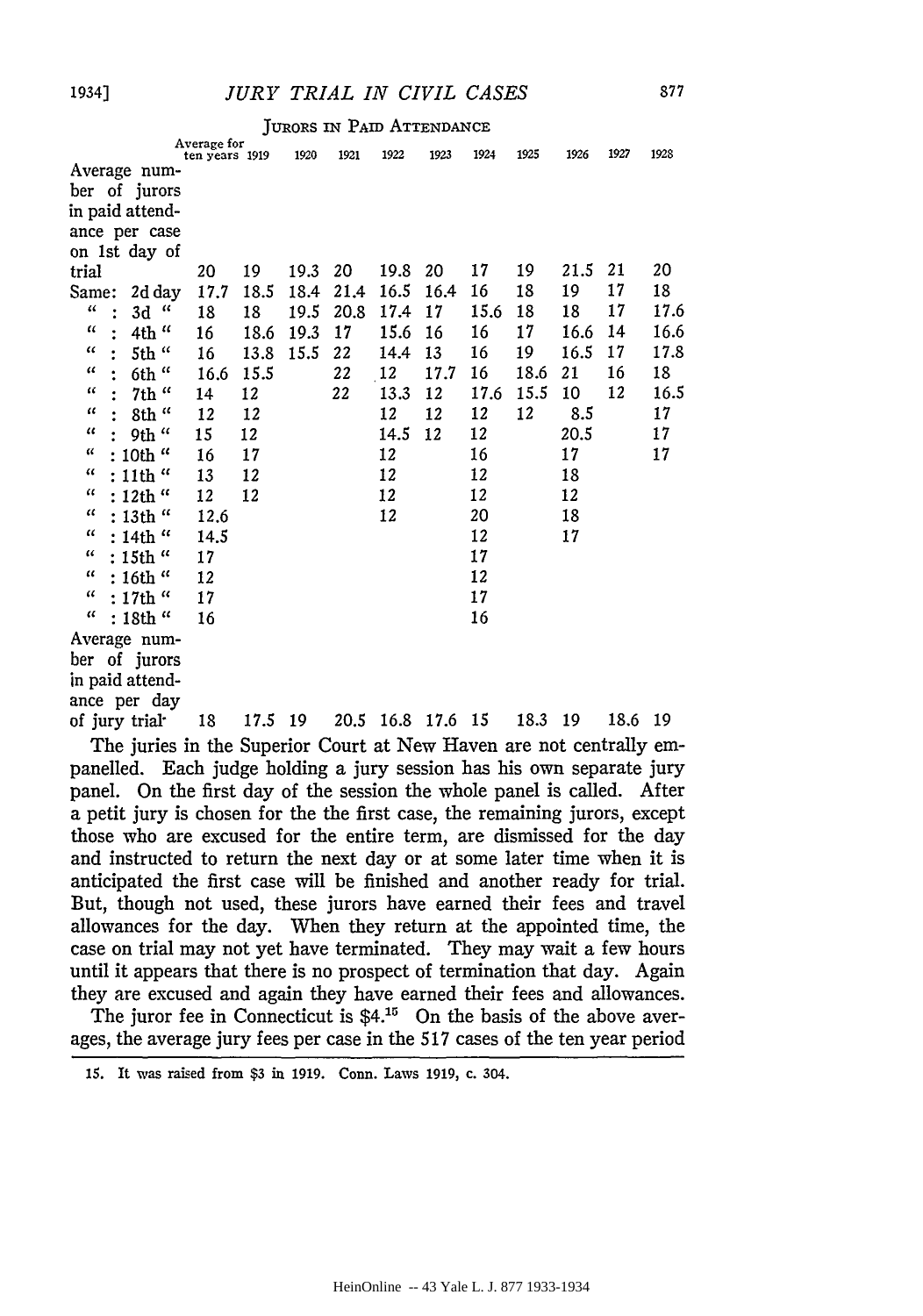#### 878 *YALE LAW JOURNAL* [Vol. 43

were \$192, the figure in each year ranging from a low of \$156 in 1920 to the high of \$244 in 1922. And this does not include the jurors' travel allowances. An attempt was made to ascertain from the Clerk's vouchers the actual amounts expended in fees and travel allowances, but because of the manner in which these records are kept, complete accuracy was not attainable. Yet, since the possible errors are due to the omission of lost, misplaced or overlooked vouchers, they are all errors of understatement. The figures given in the following table are therefore the minimum amounts which it is certain were expended.

| Year | Jury Fees  | <b>Jury Travel Allowances</b> | Total       |
|------|------------|-------------------------------|-------------|
| 1919 | \$6,845.00 | \$1,596.68                    | \$ 8,441.68 |
| 1920 | 8,848.00   | 2,569.50                      | 11,417.50   |
| 1921 | 7,044.00   | 2,073.30                      | 9,117.30    |
| 1922 | 9,108.00   | 3,477.70                      | 12,585.70   |
| 1923 | 6,184.00   | 1,719.60                      | 7,903.60    |
| 1924 | .          | .                             | 5,341.40    |
| 1925 |            | .                             | 18,635.90   |
| 1926 |            | .                             | 15,471.20   |
| 1927 | .          | .                             | 15,282.90   |
| 1928 |            |                               | 18,203.40   |
|      |            |                               |             |

Total 5 yrs. \$38,029.00 5 yrs. \$11,436.78 10 yrs. \$122,400.58 Taking the number of cases in connection with which a jury was called as previously stated and the minimum fees and travel allowance as just set forth, the average expenditure per jury case is as follows:

| Year | Average Fees and Travel Allowances per Case |
|------|---------------------------------------------|
| 1919 | \$222.15                                    |
| 1920 | 207.59                                      |
| 1921 | 260.49                                      |
| 1922 | 359.59                                      |
| 1923 | 127.48                                      |
| 1924 | 106.83                                      |
| 1925 | 282.36                                      |
| 1926 | 281.29                                      |
| 1927 | 203.77                                      |
| 1928 | 182.03                                      |
|      |                                             |

Average for 10 years \$214.36

The unusually small amounts for 1923 and 1924 are probably not correct and the errors are doubtless due to the probable omissions that have been mentioned. It is safe to state that the average expense per jury case for jury fees and travel allowances alone, in the ten years, is well over \$214. The average expense to the State per jury case is thus greater by at least \$214 than that per non-jury case. Actually the disparity is, of course, much greater. For, in order to gauge accurately the sum by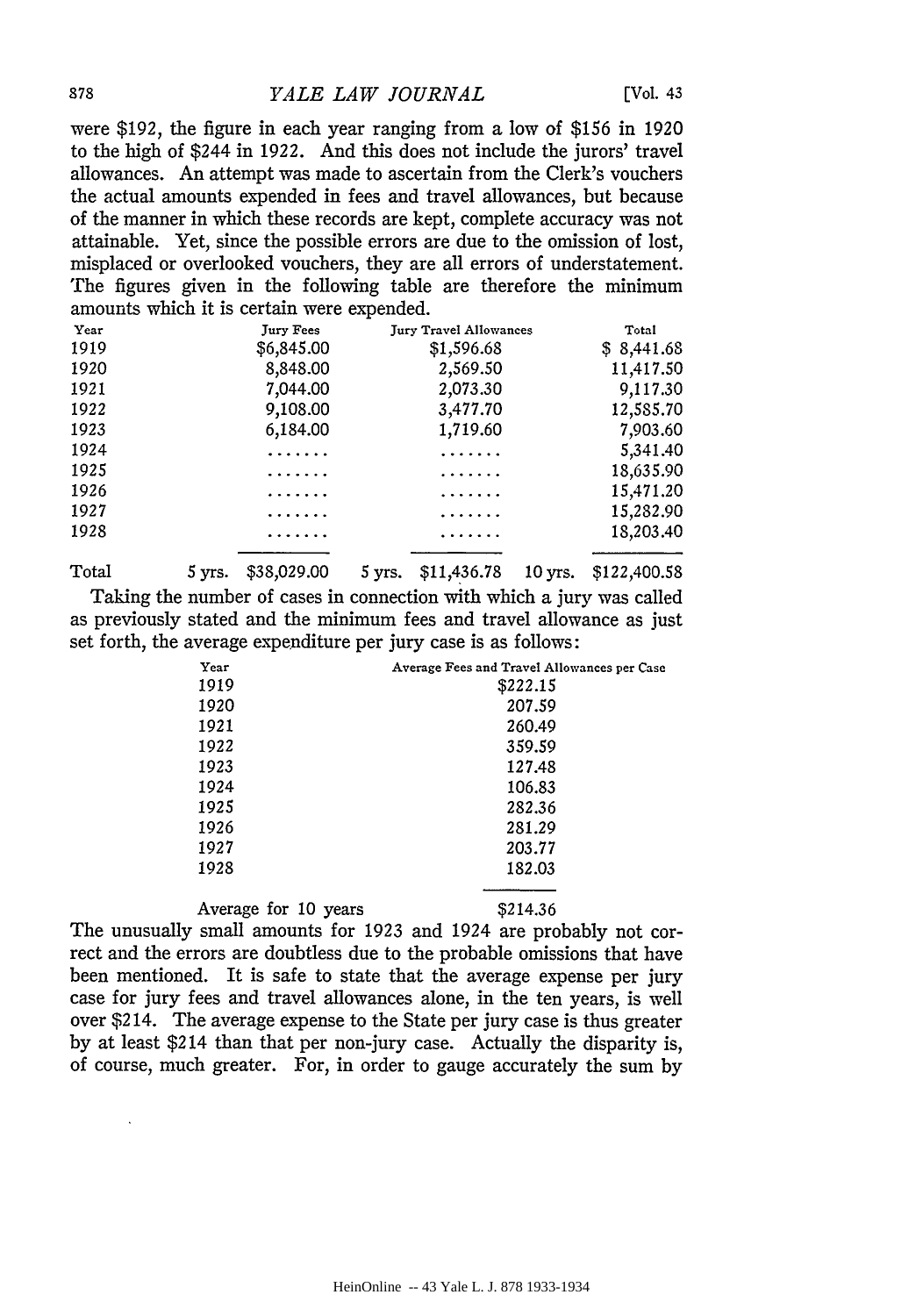# 1934] *JURY TRIAL IN CIVIL CASES* 879

which the State's expense in a jury trial exceeds that in a non-jury trial, there must be added to the jury fees and travel allowances the expenses of selecting and summoning the jurors, the expense of the additional deputy sheriffs engaged to attend upon the juries, the other expenditures incident to jury trial alone, and the expense caused by the longer period of trial discussed below.

v

 $\mathbf{r}$ 

Against this cost of the jury system are to be weighed the results which it achieves. The disposal of the 571 cases in the years 1919-1928 is recorded in the jury sheets as follows:

DISPOSITION OF CASES

| Verdict for a party       | 383 or 67.1% |
|---------------------------|--------------|
| Directed verdict          | 19 or 3.3%   |
| Settlement during trial   | 74 or 13 %   |
| Withdrawal from jury      | 21 or 3.7%   |
| Disagreement              | 16 or 2.8%   |
| Mistrial                  | 4 or .7%     |
| Nonsuit                   | 18 or 3.1%   |
| Unknown and Miscellaneous | 36 or 6.3%   |

Money verdicts were entered in 244 of the cases. The size of these verdicts is set forth in the following table: Per Cent of Total Number

| <b>Amount of Verdict</b> | Number of Cases | Per Cent of Total Number<br>of Money Verdicts |  |  |
|--------------------------|-----------------|-----------------------------------------------|--|--|
| $$1-250$                 | 24              | 9.8                                           |  |  |
| \$251-500                | 29              | 11.9                                          |  |  |
| \$501-1,000              | 37              | 15.2                                          |  |  |
| \$1,001-2,000            | 47              | 19.3                                          |  |  |
| \$2,001-3,000            | 32              | 13.1                                          |  |  |
| \$3,001-5,000            | 47              | 19.3                                          |  |  |
| Over \$5,000             | 28              | 11.5                                          |  |  |
|                          |                 |                                               |  |  |
| Total                    | 244             | 100                                           |  |  |

This table suggests many inquiries. In some 10% of the money verdicts the amount of the verdict is barely as large as the State's expenditures for the services of the jurors alone. Twenty-one per cent of the cases, if the amounts demanded corresponded with the amounts recovered, would have been solely within the jurisdiction of the inferior courts and without that of the Superior Court, which is limited to amounts over \$500. Likewise, if the amounts demanded had corresponded with the amounts recovered, 56.2% of the cases would have been within the concurrent jurisdiction of the Court of Common Pleas, which extends to cases involving from \$100 to \$2000. The table suggests the probability that limitations on jurisdictional amount are not an adequate means of distributing judicial business among the several courts. Some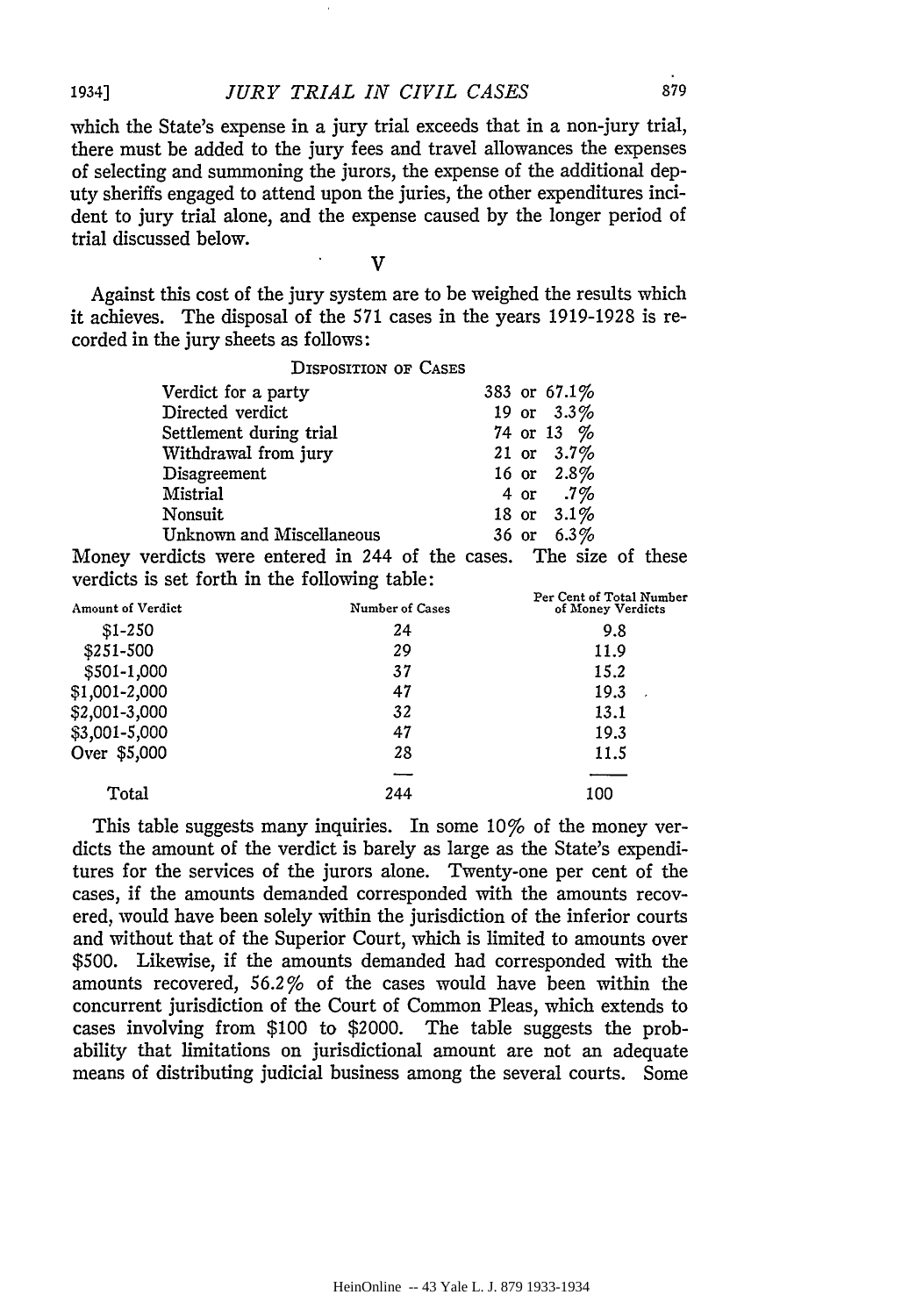other means, such as a unified court with a directing administrative head, may be necessary to avoid expensive overlapping of courts.<sup>16</sup> Data for the four years, 1929-1932, bear out this belief. The 215 money verdicts were distributed among the several amount groups as follows : 17

| Amount of Verdict | Number of Cases | Per Cent of Total<br>Money Verdicts |  |  |
|-------------------|-----------------|-------------------------------------|--|--|
| $$1-250$          | 19              | 8.8                                 |  |  |
| \$251-500         | 19              | 8.8                                 |  |  |
| \$501-1,000       | 46              | 21.4                                |  |  |
| \$1,001-2,000     | 44              | 20.5                                |  |  |
| \$2,001-3,000     | 26              | 12.1                                |  |  |
| \$3,001-5,000     | 28              | 13                                  |  |  |
| Over \$5,000      | 33              | 15.4                                |  |  |
|                   |                 |                                     |  |  |
| Total             | 215             | 100                                 |  |  |
|                   | VI              |                                     |  |  |

The preceding pages present the general picture of what the jury accomplished in the years under survey and of the expenditures and burdens involved in that accomplishment. Appraisal of this method of trial needs, however, comparison with the other method used, trial by court without jury. But such comparison does not lend itself easily to mathematical statement or investigation. A mortgage foreclosure is certainly different from a negligence action. And each negligence action has infinite points of possible difference from all other negligence actions, not the least ponderable being the personal characteristics and methods of the lawyers retained to try it. Qualitative comparison of the two methods of trial must rest ultimately on observation, personal intuition, and individual opinion and judgment not subject to objective demonstration. In the research here reported no attempt was made to deal with the subject-matters of the controversies beyond classifying them into general types, or to investigate the situations presented in the cases. And there was no attempt to form an opinion as to the merit of the disposals made of the individual cases.18

<sup>16.</sup> See the discussions in *Tlte Administration of Justice* (1933) 167 ANN. Au. AcAD. 1-60. 17. For similar studies of the amounts recovered, see MASSACHUSETTS JUDICIAL COUNCIL, FOURTH REPORT (1928) 87, FIFTH REPORT (1929) 81; MICHIGAN JuDICIAL COUNCIL, SEC-OND REPORT (1932) 41.

<sup>18.</sup> The experiment along these lines of Mr. Justice McCook of the Supreme Court of New York County is highly interesting and rather unique. While sitting at trial term with juries he kept careful record of the verdicts, his own opinions as to the merits of the cases, the points of difference between himself and the juries, the causes which he believed led to the differences, the performances of counsel, and so forth. The results of his investigation are reported in McCook, N. Y. L. J., March 2, 1928 at 2643, and Wherry, *A Study of the Organization of Litigation and of the Jury Trial in the Supreme Court of New York County* (1931) 8 N.Y. U. L. Q. REV. 396, 640.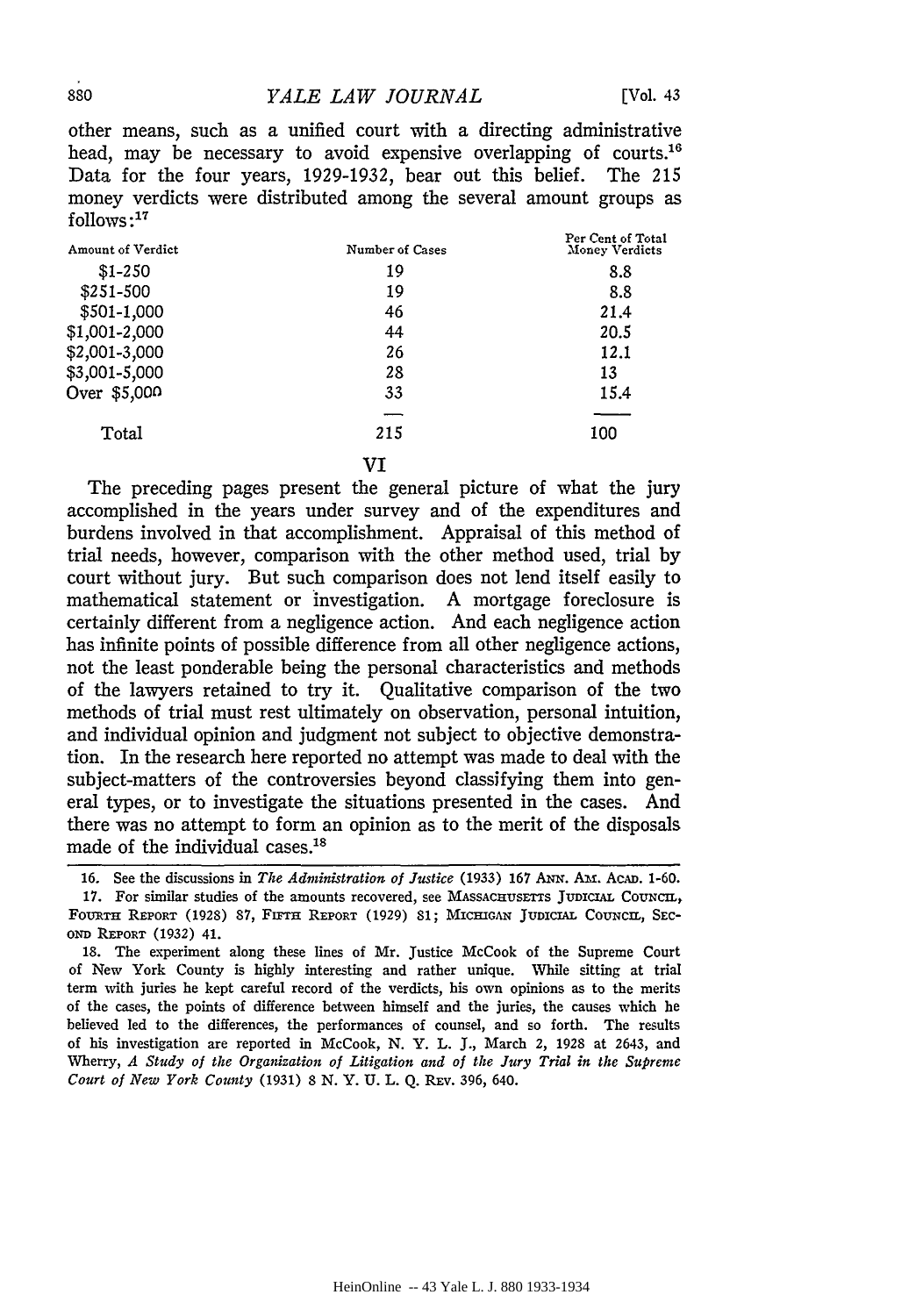Yet quantitative comparisons of the results of the two methods of trial involved in this study may have considerable qualitative value. The study is confined to a single court in a single city. The period covered is quite long, fourteen years. The number of cases considered is not too small. And the considerations which lead parties in each case to choose one method over the other are vague, diverse and subjectivenot determinate, uniform or objective. Perhaps, therefore, it may be assumed that under the circumstances, the differences in the situations between individual litigations will, by and large, be equally present in each method of trial and will cancel each other.

From the Clerk's diaries were computed the number of days devoted to the trial of cases by the two methods. The information thus acquired is given in the following table. The unit employed is that of one judge holding court one day. Thus, if on a single day one judge was trying cases without a jury and two judges were trying cases with juries, three days were recorded, one "court day" and two "jury days." The Short Calendar "days" are the "Court Days," as above defined, held on Fridays, when only motions, demurrers, foreclosures, ex parte divorces and general uncontested cases are heard.

#### NuMBER oF DAYS DEVOTED To TRIAL

| Year  | Total "Days" | "Days" Excluding<br>Calendar<br>Total<br>Short | "Court Days" | "Court Days" Excluding<br>Short Calendar | "Jury Days" | ays"<br>i <sup>1</sup> ury<br>Ratio of<br>to Total | "Jury Days"<br>"Days" Exclud-<br>: Calendar<br>"Jury<br>ę<br>Ratio of "I<br>to Total "I<br>ing Short ( |
|-------|--------------|------------------------------------------------|--------------|------------------------------------------|-------------|----------------------------------------------------|--------------------------------------------------------------------------------------------------------|
| 1919  | 261          | 223                                            | 146          | 108                                      | 115         | 44%                                                | 52%                                                                                                    |
| 1920  | 296          | 240                                            | 185          | 129                                      | 110         | 35%                                                | 46%                                                                                                    |
| 1921  | 290          | 239                                            | 197          | 146                                      | 93          | 32%                                                | 39%                                                                                                    |
| 1922  | 319          | 266                                            | 213          | 160                                      | 106         | 33%                                                | 40%                                                                                                    |
| 1923  | 346          | 287                                            | 214          | 155                                      | 132         | 38%                                                | 46%                                                                                                    |
| 1924  | 323          | 270                                            | 185          | 132                                      | 138         | 43%                                                | 51%                                                                                                    |
| 1925  | 359          | 301                                            | 225          | 167                                      | 134         | 37%                                                | $45\%$                                                                                                 |
| 1926  | 314          | 264                                            | 185          | 135                                      | 129         | 41%                                                | 49%                                                                                                    |
| 1927  | 368          | 315                                            | 191          | 139                                      | 176         | 48%                                                | 56%                                                                                                    |
| 1928  |              |                                                |              |                                          |             |                                                    |                                                                                                        |
| 1929  | 406          | 351                                            | 214          | 159                                      | 192         | 47%                                                | 55%                                                                                                    |
| 1930  | 417          | 369                                            | 197          | 149                                      | 220         | 53%                                                | 60%                                                                                                    |
| 1931  |              |                                                |              |                                          |             |                                                    |                                                                                                        |
| 1932  | 477          | 428                                            | 177          | 128                                      | 300         | 63%                                                | 70%                                                                                                    |
| Total | 4176         | 3554                                           | 2330         | 1707                                     | 1846        | 44%                                                | $52\%$                                                                                                 |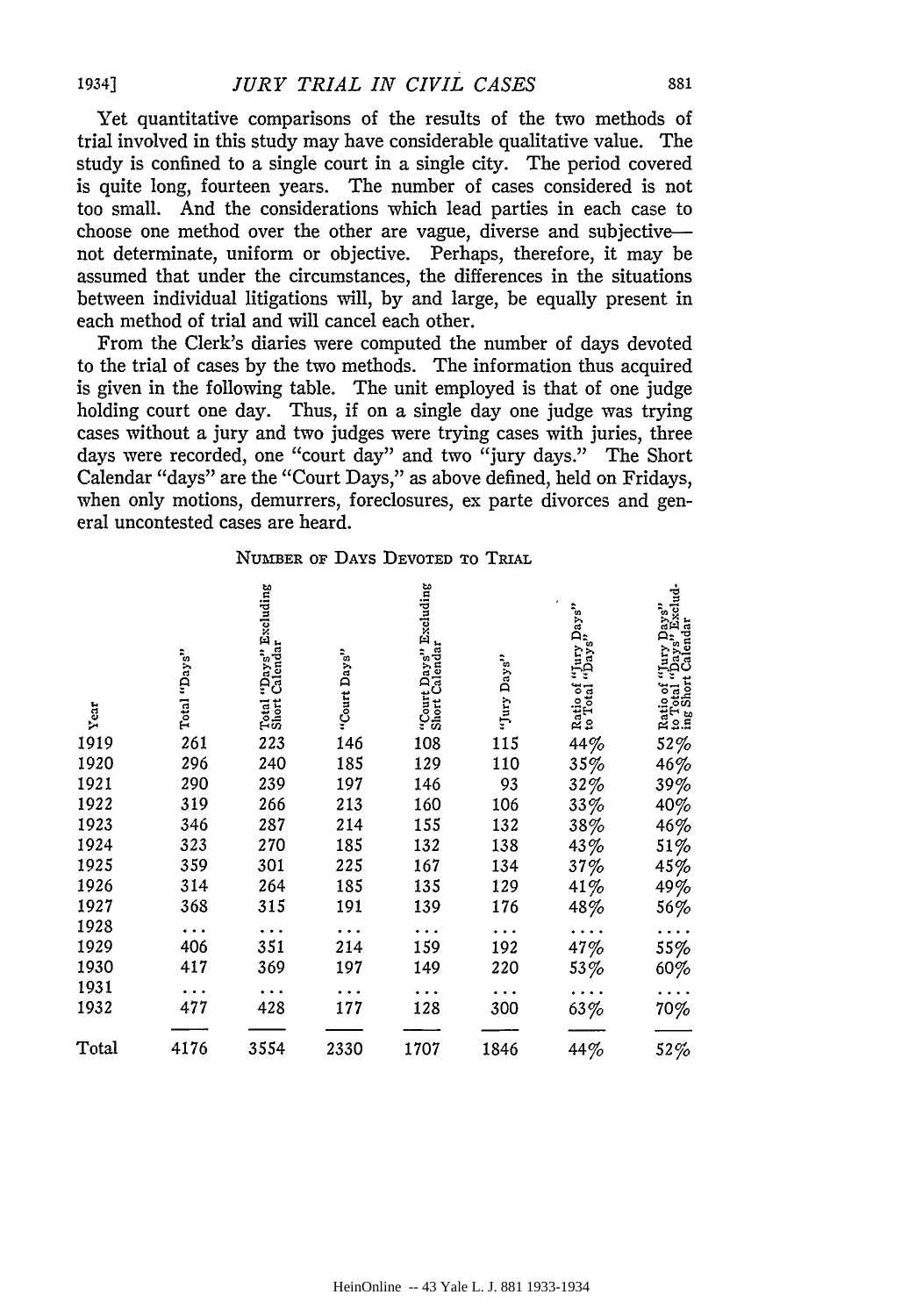As has been previously noted, jury participation was limited to only 7% of the total number of cases terminated by some judicial action. Yet, as shown in the above table, 44% of the total "days" were devoted to jury trials. But this comparison overlooks even the obvious differences between the general types of cases. It is clearly improper to compare for this purpose uncontested divorce or foreclosure actions, which are speedily disposed of on short calendar, with contested contract or tort cases. The available data does not permit comparison in the several types of cases separately. Yet the generality of the above comparison may be considerably narrowed. Counting only those types of cases in which there were both jury and non-jury trials, and excluding short calendar judgments and therefore also short calendar days, 934 cases were disposed of with jury participation as against 1206 without jury participation. Thus in the same general class of cases the court disposed of one and a quarter as many cases as did the jury in nine-tenths of the "days" required by the jury, *in addition* to its disposal of between one and two times as many other cases of types in which there were no jury trials.

A comparison of the time intervals that elapsed between the commencement and termination of cases disposed of by court and jury trial is also favorable to the former. Thus, of the automobile negligence cases tried to a judge without a jury, in the ten year period, 96% were terminated within three years after commencement, 92% within two years, 58% within one year, 22% within six months and 5% within three months. The corresponding percentages for the jury-tried cases of this same type are  $90\%$ ,  $81\%$ ,  $53\%$ ,  $22\%$  and  $2.5\%$ . For negligence cases other than automobile, the respective percentages are  $96\%, 82\%, 53\%,$ 18% and 10%, as against 82%, 71%,44%, 14% and 1%.

The record of appeals further weighs heavily against the jury method of trial. The frequency of appeals and the frequency of reversals on appeal are considerably much greater in the jury cases than in those of the same types tried without a jury. In the years 1929-1932, for example, appeals were taken in 35 negligence cases out of 293 tried to juries; while of the 171 negligence cases tried to the court, only 5 were appealed. Of the 35 jury cases 13 were reversed; while of the 5 court cases, one was reversed. Similarly, of the 28 contract and debt cases tried to juries, 6 were appealed and 5 of them reversed; while of the 144 cases tried to the court, 12 were appealed and 4 reversed. Taking all the cases in these four years without differentiation as to types, appeals were prosecuted in 115 cases, of which 52 had been tried to juries and 63 to the court. Reversals in the court cases numbered 18, or 28.6% of the court cases appealed. In the jury cases, the reversals numbered 21, or 40.4% of the jury cases appealed. In the ten year period the contract and debt cases.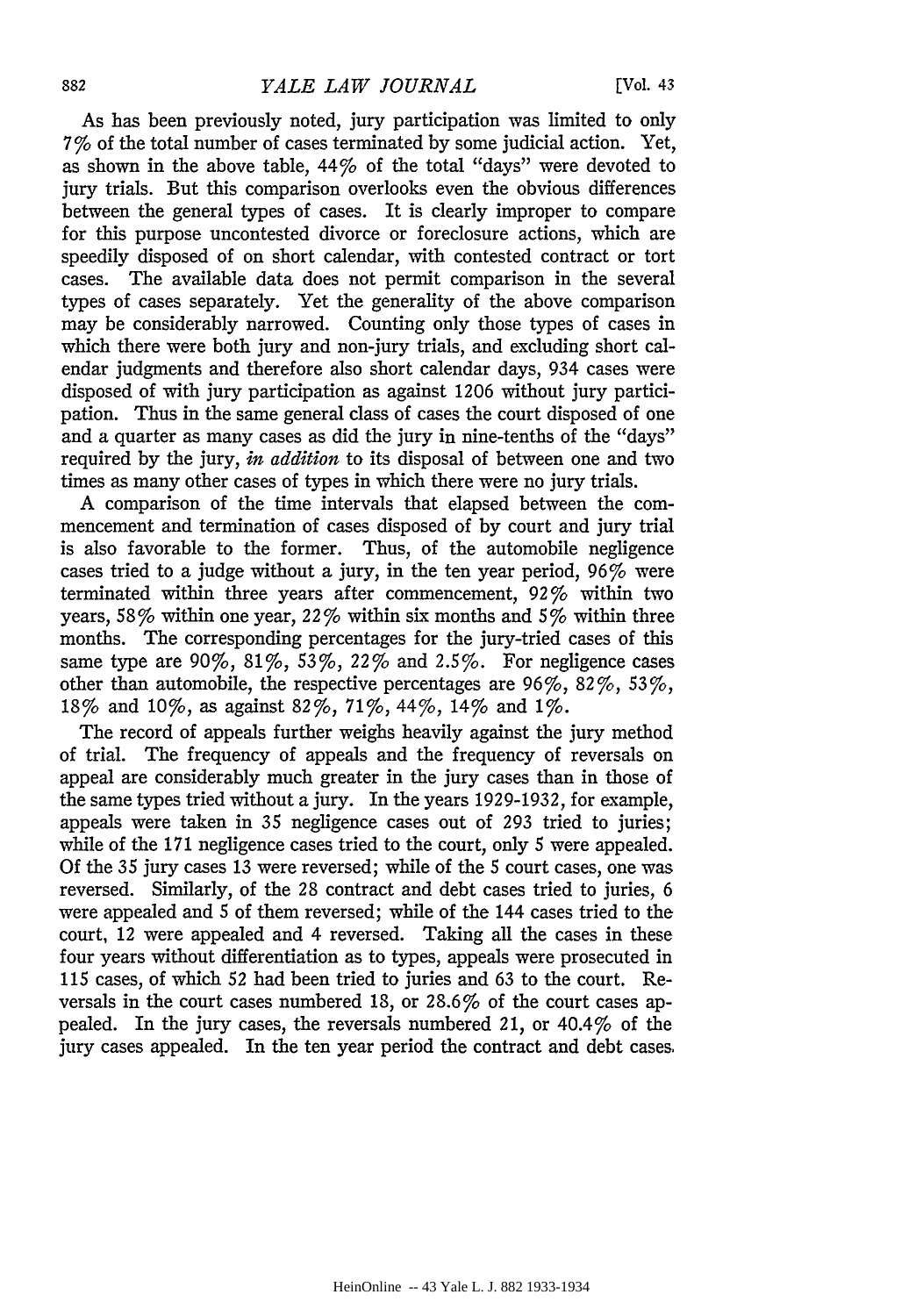appealed numbered 42, 28 court and 14 jury cases. Of the court cases 6, or 21.4%, were reversed. Of the jury cases 7, or 50%, were reversed. In the negligence group, 13 court cases were appealed with 4, or 30.8%, resulting in reversal; and 68 jury cases were appealed with reversals resulting in 23, or 33.8%. There were 135 appeals in cases of the various types other than those mentioned. Of these, 116 were court cases and 19 were jury. Of the court cases, 34, or 29.3%, were reversed. Of the jury cases, 9, or 47.4%, were reversed. Considering the total number of appeals in all the types together, there were reversals in  $28\%$ of the appealed court cases and in 38.6% of the appealed jury cases.19

Comparison of the court and jury cases with respect to the winning party and the amount of the verdict in the money judgment cases is, of course, more hazardous than the comparisons made above. The figures reflect none of the data which differentiate case from case, except the broad type. The general comparison may be presented, however, for whatever value it may have.

|                                | No. of<br>Judgments<br>for Plaintiff |      | No. of<br>Judgments<br>for Defendant |      | Total<br>Judgments |      | Percentage<br>of Judgments<br>for Plaintiff |      |
|--------------------------------|--------------------------------------|------|--------------------------------------|------|--------------------|------|---------------------------------------------|------|
|                                | Court                                | Jury | Court                                | Jury | Court              | Jury | Court                                       | Jury |
| Breach of Contract<br>and Debt | 287                                  | 54   | 92                                   | 26   | 379                | 80   | 75.7                                        | 67.5 |
| Automobile Negligence 160      |                                      | 247  | 95                                   | 120  | 255                | 367  | 62.7                                        | 67.3 |
| All Negligence,                | 197                                  | 324  | 141                                  | 202  | 338                | 526  | 58.3                                        | 61.6 |
| including Automobile           |                                      |      |                                      |      |                    |      |                                             |      |

The above figures cover the entire fourteen years. In the last four years the spread between the percentages of plaintiffs' judgments was greater. Thus, in the three types of actions mentioned, and calculated on the same basis as in the above table, the plaintiffs obtained judgments in 66.3%,

19. See NEW YORK LAW SOCIETY, SOME ASPECTS OF APPEALS (1934) where 186 money judgments appealed from the Supreme Court of New York County, First Department, in 1930 are analyzed and a calculation made that the percentage of appeals to total judgments in the jury cases of that year was 14.3% while the corresponding percentage for the non-jury cases was 70.7%. The latter percentage is so high as to seem incredible. Perhaps the short cut used to find the base of total judgments unfortunately resulted in error. But no such doubt surrounds the statement that in the appeals mentioned, the judgment below was affirmed in 74.2% of the jury cases and in 70.7% of the non-jury cases. Compare, however, MASSACHUSETTS JUDICIAL COUNCIL, EIGHTH REPORT (1932) 64: "An examination of the *results* of the review by the Supreme Judicial Court of rulings by the Superior Court for the five-year period 1927-1931 inclusive, applying the severe test that any modification of the action of the Superior Court shall be considered a reversal, shows that the Superior Court was sustained in its rulings to the extent following:

In workmen's compensation cases-69.44%

In civil jury cases-72.20%

In civil cases without a jury, including interlocutory rulings-77.81%.''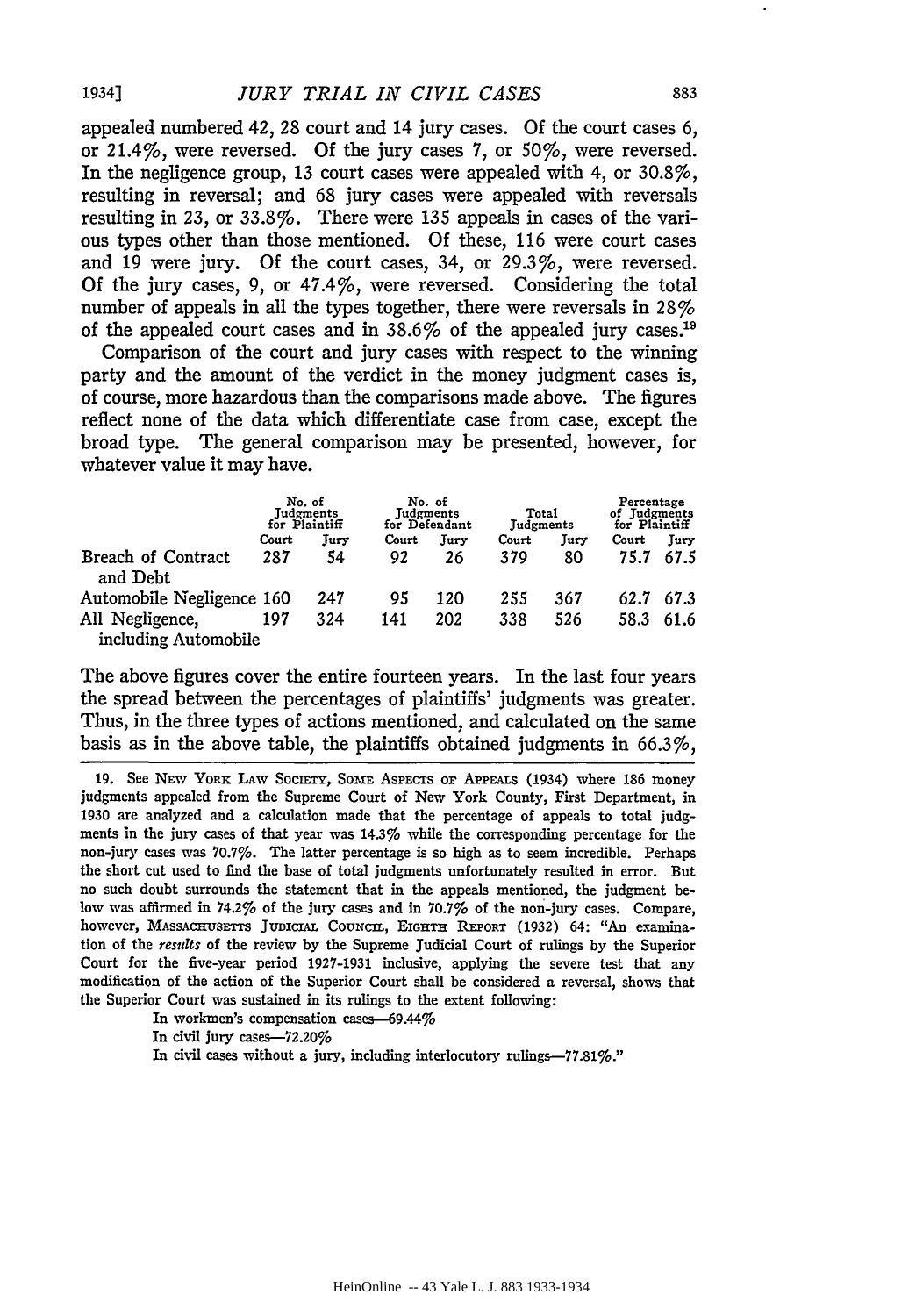60.7% and 58.6% respectively of the court cases, while the corresponding figures for the jury cases were 72.7%, 71.5% and 65.5%.<sup>20</sup> It is interesting to compare these figures with those previously set forth anent the party who claims the right of jury trial. The plaintiffs' greater willingness to waive the right in contract cases than in negligence actions finds some basis in their record of victories in the two types of cases.

#### VII

This report is presented not to prove a thesis about the jury, but to indicate the possibilities and suggest inquiries. Perhaps, however, a brief comment may be permitted. Whatever the political, psychological or jurisprudential values of the jury as an institution may be, its use in the civil litigation covered by this study is certainly not impressive. The picture seems to be that of an expensive, cumbersome and comparatively inefficient trial device employed in cases where exploitation of the situation is made possible by underlying rules. Persuasive reasons are found in the facts set forth for the definite limitation of the right of jury trial to the role of safety valve; and for the greater use of the summary judgment in the debt cases, $21$  the requirement of substantial jury trial fees,<sup>22</sup> and the reduction in the number of jurors required for a petit jury to nine or even six.23

But it is possible that a different and additional change may come as

20. For interesting comparative data in other states, see MASSACHUSETTS JUDICIAL COUNCIL, EIGHTH REPORT (1932) 12-14; MICHIGAN JUDICIAL COUNCIL, SECOND REPORT (1932) 63.

21. Finch, *Summary Judgment Procedure* (1933) 19 A. B. A. J. 504; Clark and Samenow, *The Summary Judgment* (1929) 38 YALE L. J. 423; Cohen and Shinentag, *Summary Judgments in the Supreme Court of New York* (1932) 32 CoL. L. REV. 825; Saxe, *Summary Jttdgments in New York-a Statistical Study* (1934) 19 CoNN. L. Q. 237. *Cf.* the English New Procedure of 1932. Davies, *The English New Procedure* (1933) 42 YALE L. J. 377; Millar, *The "New Procedure" of the English Rules* (1932) 27 ILL. L. REv. 363.

*22.* In its last two reports, the Massachusetts Judicial Council has recommended a jury trial fee for the relief of the very serious congestion in the Superior Courts of that State, particularly in Suffolk County. NINTH REPORT (1933) 18; EIGHTH REPORT (1932) 18. For a table of jury trial fees required in the several states, see RHODE ISLAND JUDICIAL COUNCIL, FIFTH REPORT (1931) 28. The Rhode Island Council, also, has recommended a jury trial fee. *Id.* at 19; SEVENTH REPORT (1933) 8. On the effect in New York of the requirement of a jury fee, see Tuttle, *Reforms in Federal Procedure* (1928) 14 A. B. A. J. 37, 41; Clark, *supra* note 9.

23. The Judicial Council of Rhode Island has recommended an optional form of decrease with a jury trial fee as an inducement; that is, a requirement of a fee for a jury of twelve and no fee for a jury of  $s$ ix—the choice resting with the parties. FIFTH REPORT (1931) 20. The Connecticut Judicial Council has recommended a constitutional amendment authorizing the legislature to fix the number of jurors below twelve. Pending adoption of such an amendment, it advised the judges to adopt a rule of court which would provide